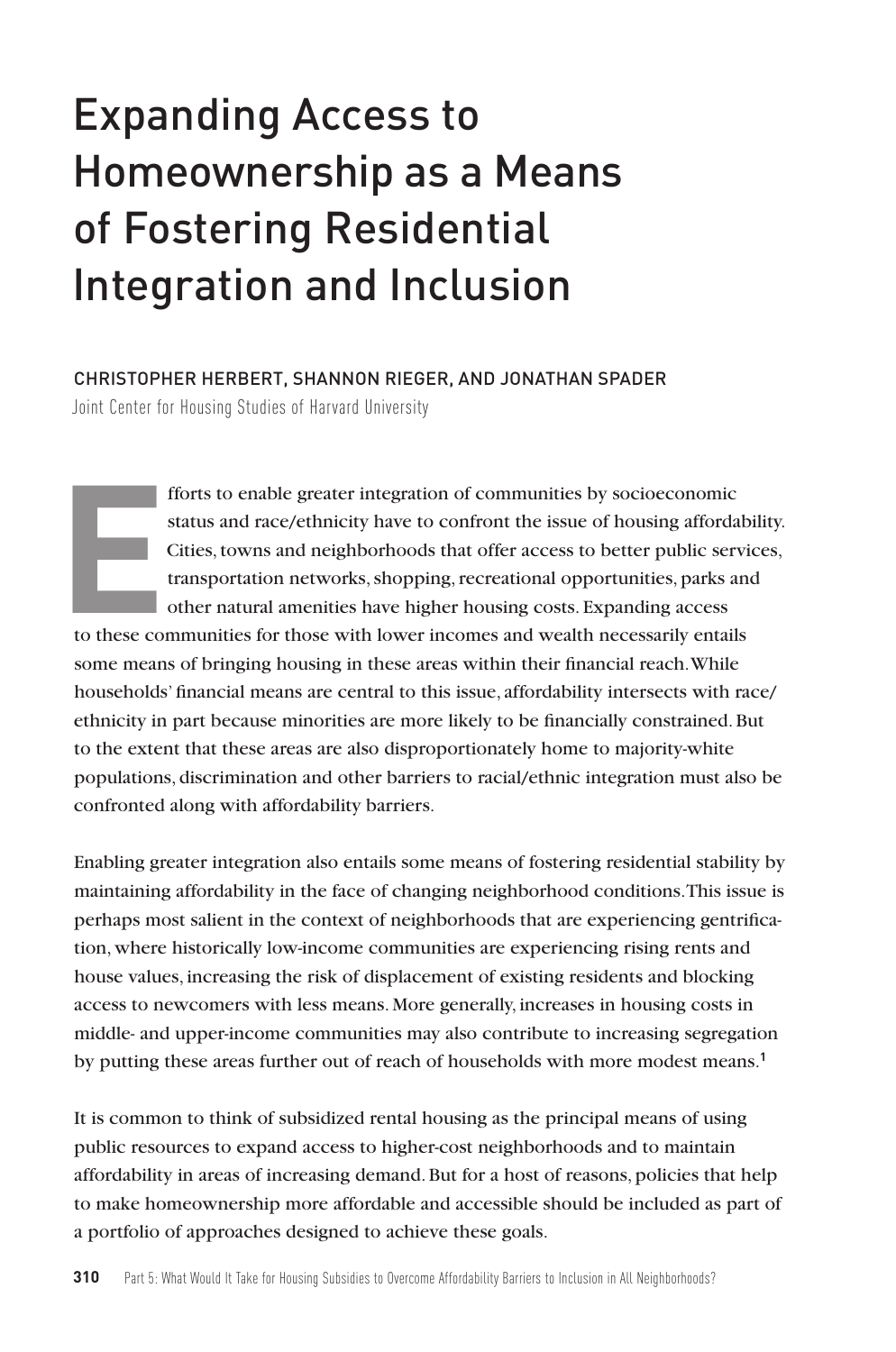For example, survey research consistently finds that homeownership remains an important aspiration of most renters, including large majorities of low- and moderateincome households and racial/ethnic minorities.**<sup>2</sup>** Moreover, because owner-occupied homes account for substantial majorities of the existing housing stock in low-poverty and majority-white neighborhoods, expanding access to homeownership offers the potential to foster integration and to increase access to opportunity for low-income households and households of color. There is also solid evidence that homeownership remains an important means of accruing wealth, which in turn can help expand access to higher-cost communities.**<sup>3</sup>** Owning a home is associated with greater residential stability, in part because it provides protection from rent inflation, which can help maintain integration in the face of rising housing costs. Finally, in communities where owner-occupied housing predominates, there may be less opposition to expanding affordable housing options for homeowners.

The goal of this paper is to identify means of structuring subsidies and other public interventions intended to expand access to homeownership with an eye towards fostering greater socioeconomic and racial/ethnic integration. While the policies presented here are largely designed to address financial and informational barriers to homeownership associated with lower incomes and wealth, given the disproportionate share of minorities among these households, efforts to make homeownership more attainable has the potential to foster greater racial/ethnic integration as well. Of course, efforts to eradicate discriminatory treatment, both explicit and implicit, in housing and mortgage markets are also of great importance. However, these efforts are not the main focus of this paper, but are covered extensively in other papers prepared for this symposium.

The first section of this paper describes the principal barriers to homeownership and key existing policies aimed at them and discusses what is known about the potential for these approaches to foster integrative moves. The next section presents a set of policy options to support homeownership that could be enacted over the next five to ten years with the effect of fostering greater racial/ethnic and economic integration on a meaningful scale. The paper concludes with some final thoughts on the rationale for the recommended policy approaches and the importance of simultaneous efforts to combat discrimination and expand the supply of affordable housing as complementary activities.

# **BARRIERS TO HOMEOWNERSHIP, THE PRINCIPAL EXISTING POLICIES TO ADDRESS THEM, AND THEIR SPATIAL IMPACTS**

A review of the principal barriers to homeownership and existing policies designed to address them is a helpful starting point for the recommendations to follow. A key goal of this review is to evaluate existing policies' potential for fostering or discouraging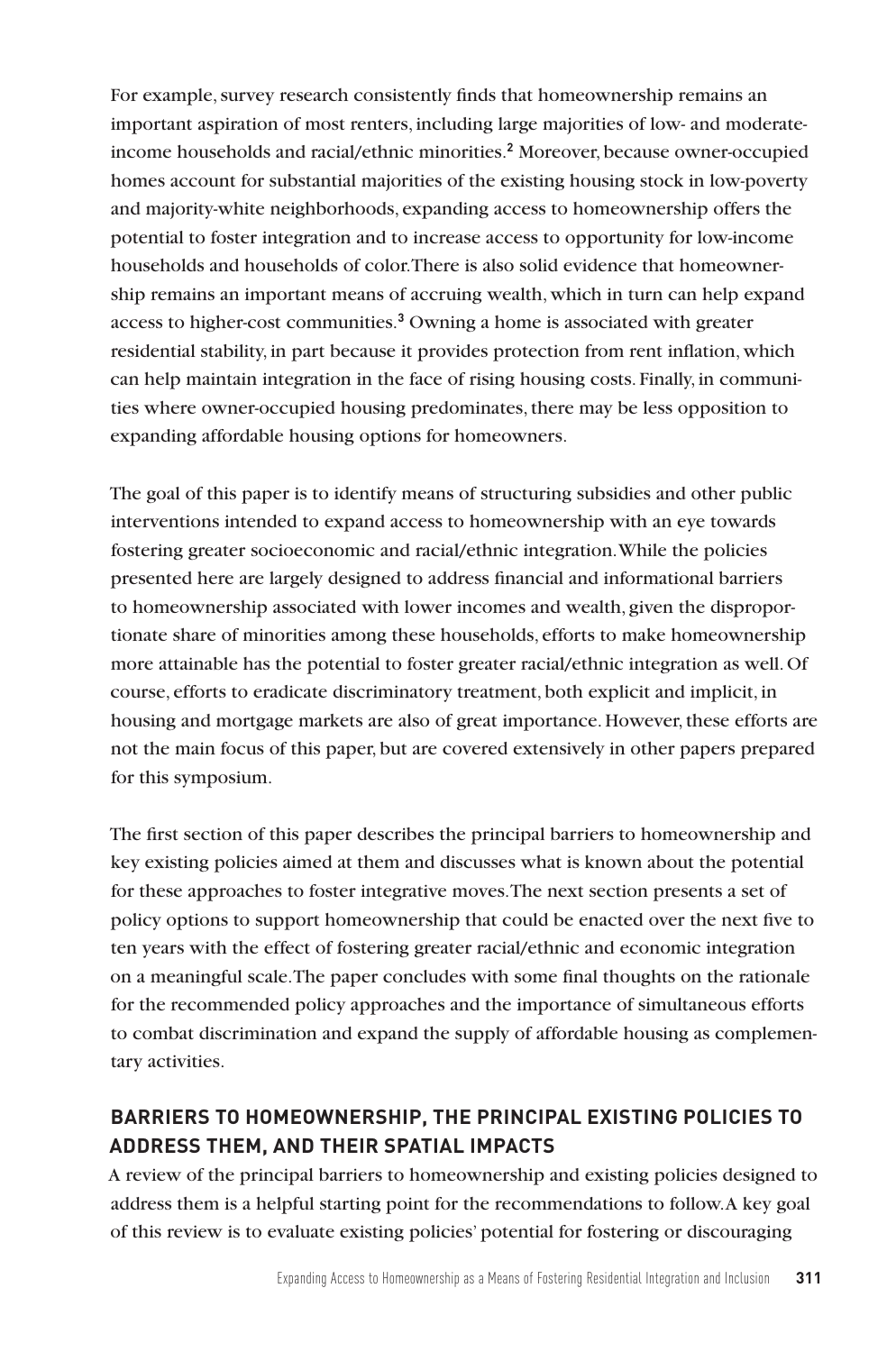greater economic and racial integration so as to envision changes to them that would enhance their integrative potential. This section is structured around three broad categories of barriers: the affordability of homeownership, access to credit, and informational deficits. In general, policies will be more likely to foster integration to the extent that they increase the relative purchasing power of low- and moderate-income households, expand knowledge of housing options to enable integrative moves, and alleviate displacement pressures from rising house prices.

## **Affordability**

The most fundamental barrier to homeownership for low- and moderate-income households is not having sufficient income or wealth to qualify for a home mortgage. Herbert et al. (2005) conduct a comprehensive review of the literature assessing barriers to homeownership and come to the conclusion that a lack of savings to meet downpayment requirements and pay closing costs is by far the most significant financial barrier to buying a home. For this reason, policies providing downpayment assistance are consistently found to have the greatest potential for increasing homeownership rates among low-income and minority households.**<sup>4</sup>** In addition, subsidies in the form of downpayment assistance have the potential not only to make it feasible for such households to buy a home, but also to increase purchasing power to bring lower-poverty neighborhoods more within their reach.

In practice, downpayment assistance is available through a variety of federal, state and local programs, although the overall scale of these efforts is relatively small.<sup>5</sup> There has been very little formal evaluation of downpayment assistance programs and so not much is known about the location choices of those assisted through these programs. One study of buyers assisted through the HOME program found that the pre- and post-purchase neighborhoods of participants were quite similar on most dimensions, including incomes, house prices, poverty rates, and racial composition, suggesting that the program had little effect—for better or worse—on the choice of neighborhood.**<sup>6</sup>** However, this result likely stems in part from the fact that the program targets fairly low-income households and generally provides relatively modest amounts of assistance.

In order to facilitate moves to higher-cost areas, downpayment assistance levels may need to be higher per household than is common in most existing programs, a policy consideration that points to several important tradeoffs. First, fewer households could be assisted for a given amount of funding. Second, to the extent that the assistance is in the form of a grant, the households assisted would be receiving a much larger windfall in being selected for the grant. Shared equity homeownership models, where the assistance is in one way or another recaptured upon sale of the home along with a share of the home's appreciation, can address these concerns.**<sup>7</sup>** Many shared equity models are also structured so that the subsidy is tied to a specific housing unit (often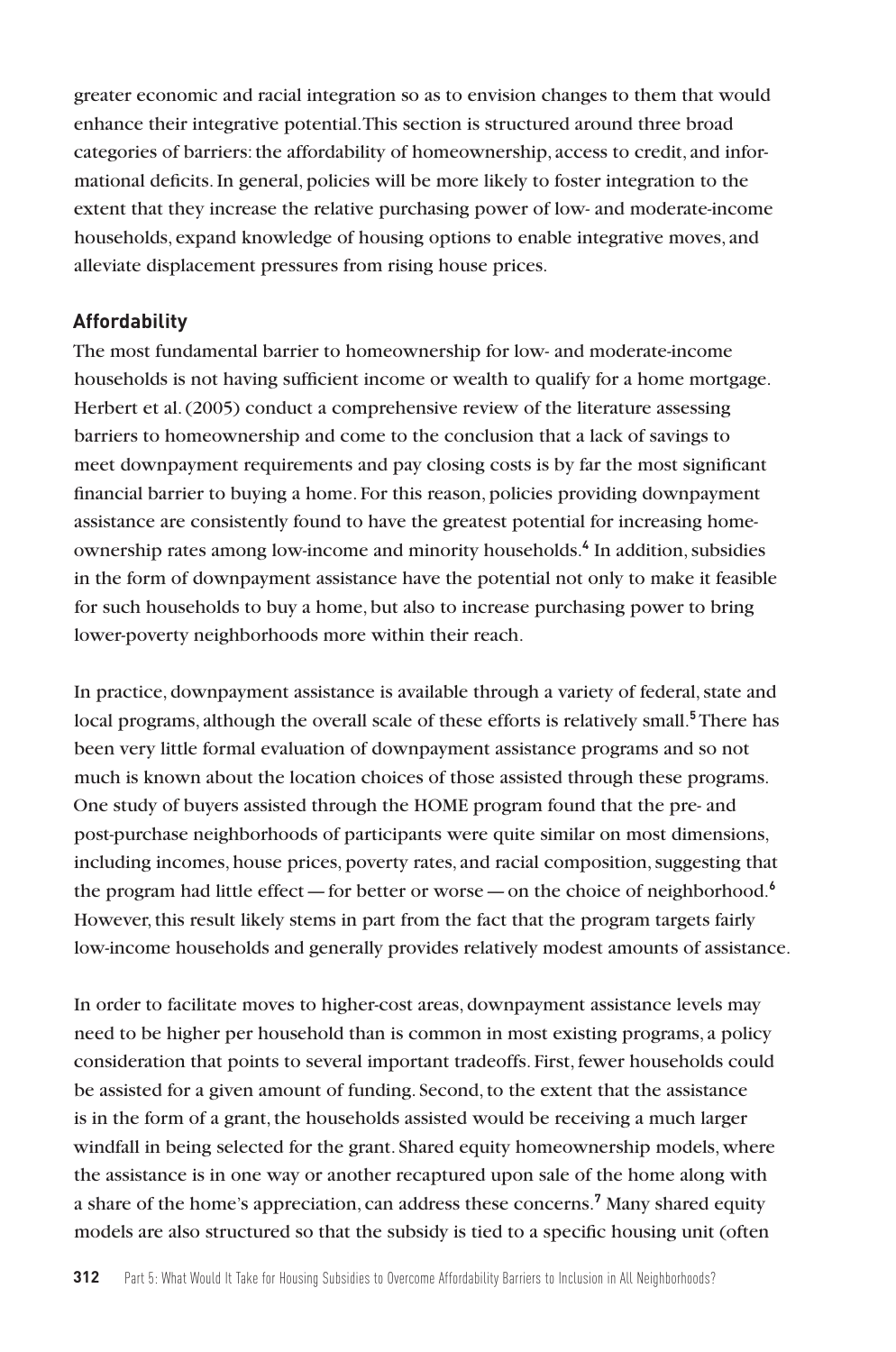in support of new construction) and so have the potential for expanding the supply of affordable homeowner units in neighborhoods that might otherwise be out of reach of low- and moderate-income buyers.

The principal means of funding either shared equity purchases of existing homes or subsidizing the development of affordable homeownership units generally are the federal HOME Partnerships program, the Federal Home Loan Banks Affordable Housing Program (AHP), and locally-mandated inclusionary zoning (IZ) programs. However, each of these efforts is fairly small-scale.**<sup>8</sup>** In addition, relatively little is known about the neighborhood location of units supported by shared equity programs or development subsidies. One ongoing study of shared equity programs has preliminary findings that in some cases buyers do appear to gain access to higher-income neighborhoods, while in others there is little change in neighborhood conditions upon purchase.**<sup>9</sup>** With regard to IZ programs specifically, Schwartz et al. (2012) examined the location of IZ units in 11 programs and found that overall these homes were located in a broad range of neighborhoods, but were generally areas with low poverty.

While financial supports for downpayments or to lower purchase prices have the most potential for increasing homeownership attainment, by far the most widespread financial subsidy for homeownership is the mortgage interest deduction (MID), which effectively subsidizes mortgage payments through the federal tax code. However, as documented by analysis from the Joint Committee on Taxation (2017), low- and moderate-income households are both much less likely to claim the deduction and are likely to realize smaller tax savings if they do since the value of the credit increases with the amount of interest paid, the taxpayer's marginal tax rate, and the degree to which the total deductions exceed the standard deduction.

Given the low incidence and modest financial benefit accruing to households most likely to be on the cusp of being able to afford to buy a home, it is not surprising that the MID is consistently found to have little effect on overall homeownership rates.**<sup>10</sup>** This conclusion is also consistent with the results of studies that have simulated the impact of lower interest rates on the ability to qualify for a mortgage and found that even reductions of interest rates on the order of several percentage points have little impact on the likelihood of qualifying for a mortgage.**<sup>11</sup>**

But while the MID's net impact on the homeownership rate is small, several studies have found that the neutral impact at the national level reflects an average of increases in homeownership rates in some markets and decreases in others, with the variations reflecting differential impacts on local house prices. Hilber and Turner provide the most in-depth assessment of these inter-metropolitan impacts, finding that in markets where the housing supply is more restricted the MID inflates house prices and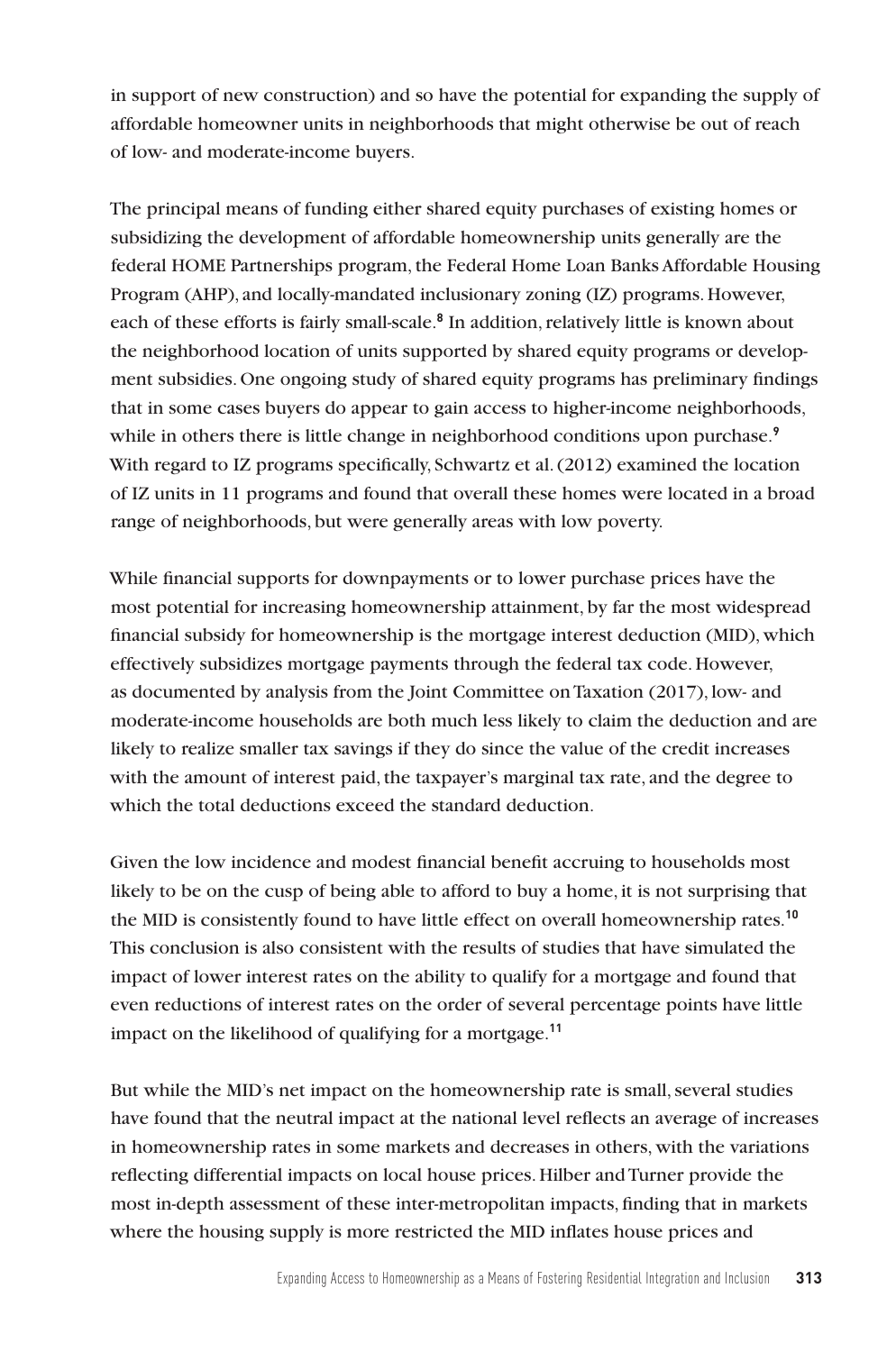reduces overall homeownership rates for higher-income households (earning more than 120 percent of the area median income), while in less restricted markets there is little effect on home prices and so the tax subsidy does help to increase homeownership rates among higher-income households.

Importantly, this same study also finds no effect in any markets on homeownership among lower-income households (earning less than 80 percent of area median income). Regarding this finding the authors conclude: "We speculate that this is because the housing market within a city tends to be segmented by income and the MID provides a tax subsidy only to the relatively higher income households that itemize. Consequently, we expect that lower income housing will generally not experience house price changes due to changes in the subsidy." While not a focus of their study, one implication of the MID's effect of inflating house prices only at the upper end of the price distribution would be to contribute to income segregation by pushing higher-cost communities farther out of reach for lower- and moderate-income households.

## **Access to Credit**

In addition to income and wealth constraints that make it harder to qualify for a mortgage, access to credit for low-income and minority renters can also be constrained by weaker credit histories, less stable employment histories, and higher debt levels that make it difficult to meet typical underwriting standards.**12** Based on several comprehensive reviews of the literature, discrimination in mortgage markets, while difficult to assess, also likely remains an important obstacle to purchasing a home for minorities by deterring applications and making it more difficult to be approved for a loan and more difficult to obtain favorable terms if approved.**<sup>13</sup>** Indeed, there is substantial evidence that in the years leading up to the housing bust, minorities were more likely to obtain high-priced subprime loans with risky and arguably predatory features even after controlling for the credit risk of applications.**<sup>14</sup>**

In general, greater difficulty in qualifying for mortgage credit would be expected to reduce homeownership rates for lower-income and minority households. To the extent that moves to homeownership may support greater integration, particularly for Hispanics and Asians, this barrier to homeownership would potentially contribute to higher levels of segregation.**<sup>15</sup>** In addition, to the extent that borrowers are steered to subprime or otherwise higher-priced credit and away from conventional conforming loans, these credit barriers may reduce the size of mortgages that could be obtained, limiting the location choice of borrowers to areas with lower housing costs.

The principal policy levers for expanding access to mortgage financing are various forms of duty-to-serve provisions aimed at low-income and minority consumers who apply to financial institutions, with the most important being the requirements for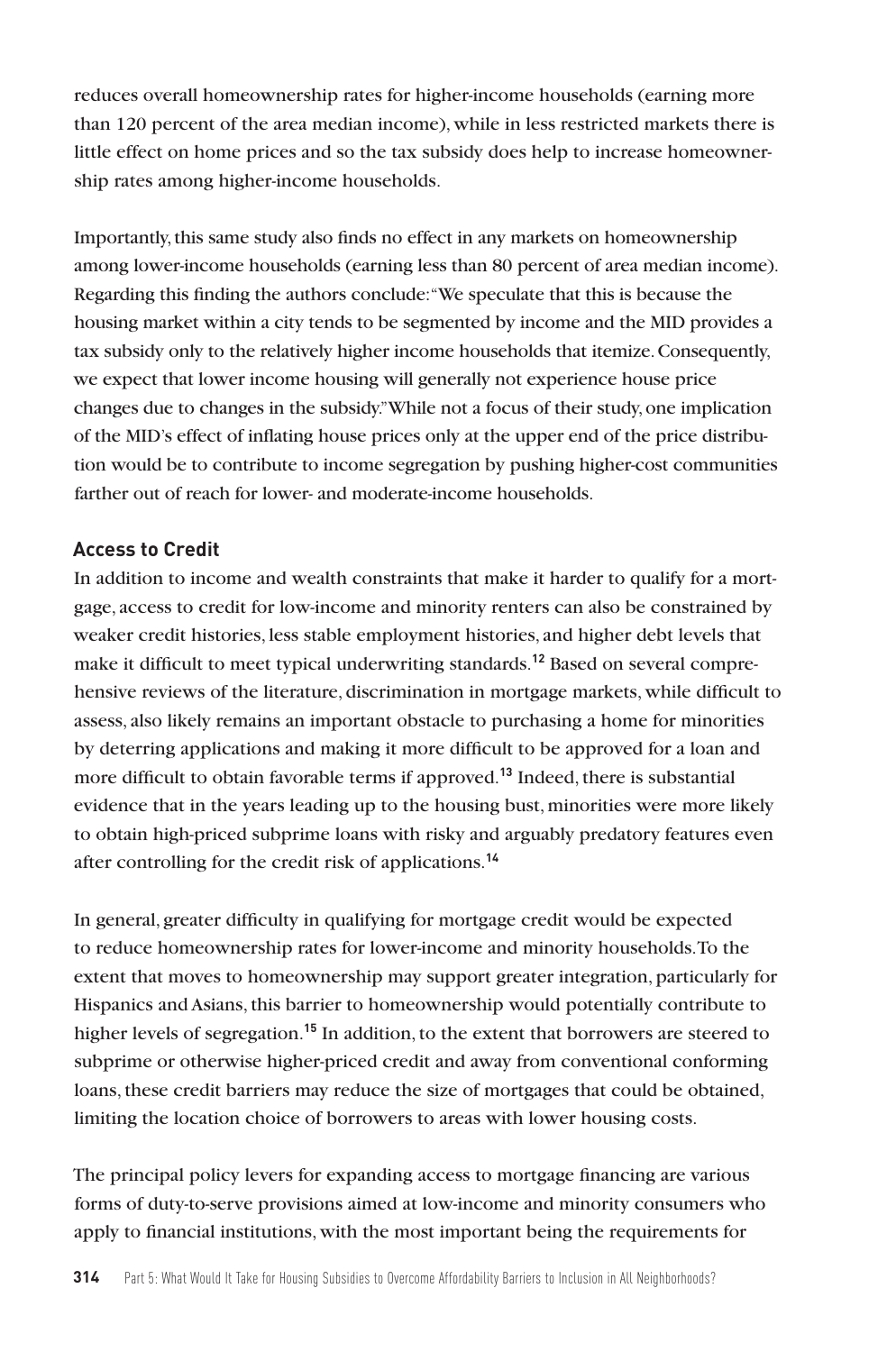depository institutions under the Community Reinvestment Act (CRA) and for the government-sponsored enterprises (GSEs), Fannie Mae and Freddie Mac, as part of their regulatory oversight. While these duty-to-serve provisions have the potential to reach a broad swath of the market, there is only limited evidence of their efficacy in increasing access to credit among target populations and even less that they actually increase homeownership rates. In their review of existing evidence, Levitin and Ratcliffe (2014) conclude that the GSE and CRA rules have had modest but positive effects on overall credit flows to low- and moderate-income individuals and areas, with CRA tending to have somewhat larger impacts on lending volumes. In a review of the literature related to the GSE housing goals, Jaffee and Quigley (2012) conclude that to the extent the GSEs did expand credit flows to target groups, this expansion was achieved largely by replacing lending available through the Federal Housing Administration (FHA). However, as Levitin and Ratcliffe argue, the replacement of FHA lending with GSE-backed loans may provide benefits through lower borrowing costs.

In a review of fair housing concerns arising from regulation of the GSEs, Korman (2013) points out the tension inherent in the housing goals that on the one hand establish metrics aimed at expanding lending to low-income borrowers regardless of where they live and at the same time also set metrics aimed at expanding lending in low-income communities and in particular in areas with substantial minority populations. The locational aspects of these latter goals could have the effect of reinforcing the concentration of low-income households—and particularly minority households—in these areas. Of course, these spatial goals were included to remedy historical patterns of redlining which cut minority communities off from access to mainstream credit, and so are not without merit.

There has been very little empirical analysis of the extent to which duty-to-serve provisions increase lending to lower-income borrowers in higher-income neighborhoods or support access by minorities to predominantly white neighborhoods. Friedman and Squires (2005) is one of the few studies that examine whether CRA has been associated with expanded lending to minorities in predominantly white neighborhoods. These authors do find evidence of an increase in this lending in metropolitan areas where CRA lenders have higher market shares. In a comprehensive analysis of CRA's role in expanding access to credit, the Joint Center for Housing Studies (2002) also examined whether CRA lenders have higher volumes of lending to low-income borrowers in higher-income neighborhoods and found that there is a statistically significant effect, although the increase in lending is smaller than in neighborhoods targeted by the duty-to-serve provisions.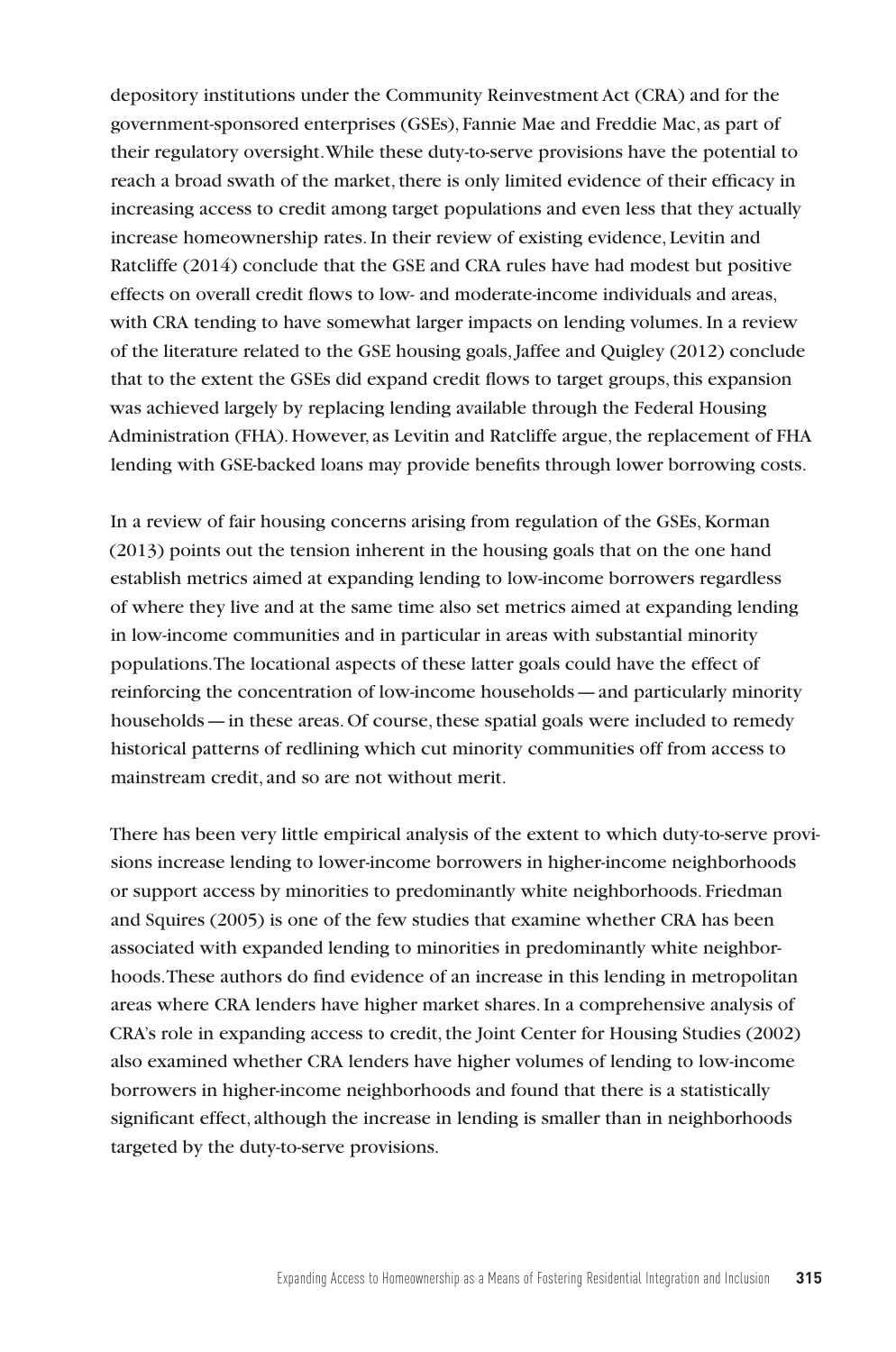## **Information Deficits and Limitations on Housing Search**

The process of becoming a homeowner is also impeded among low-income and minority households by a lack of information and knowledge about the homebuying process, including searching for a home, negotiating the purchase, and qualifying for a mortgage. In a 2003 national consumer survey, Fannie Mae found that blacks, Hispanics, and low-income households were more likely than all households to rate themselves as having below-average understanding of, and less confidence in their ability to complete key stages in, the homebuying process.**<sup>16</sup>** More recently, a similar Fannie Mae survey found that blacks, Hispanics, and low-income households had less understanding of the qualifications needed to obtain mortgage financing, which would potentially limit their attempts to pursue homeownership.**<sup>17</sup>** Ethnographic research on minorities and immigrants further supports these findings.**<sup>18</sup>**

Housing searches aiming to purchase homes in whiter or higher-cost neighborhoods may face greater constraints due both to discrimination and to differences in knowledge by race and socioeconomic status about housing options and the level of effort required for search. Specifically, integration may be affected by the degree to which there are racial or socioeconomic differences in how individuals search for homes to purchase, and in particular whether there are differences in the neighborhoods selected for home search. Importantly, Krysan (2008) finds that while a majority of blacks search for homes (including both for purchase and for rent) in neighborhoods where whites are in the majority, whites are very unlikely to search in areas where they account for less than 70 percent of the population. Thus, white search behavior may be more important for reinforcing patterns of racial segregation than search by African Americans. Meanwhile, Krysan and Bader (2009) examine how knowledge of different communities in the Chicago metropolitan area differs among whites, African Americans and Hispanics and by socioeconomic status, and how these differences influence where members of these groups search for housing. Overall, the findings of these studies point to the importance of affirmative efforts to promote integration by addressing shortfalls in the knowledge of different communities in a region both among racial and ethnic minorities and those of lower socioeconomic status.

Efforts to address the information gaps among potential homebuyers are among the broadest-reaching kinds of public supports for homeownership, with HUD-supported efforts serving several hundred thousand people a year. These services aim to improve homebuying choices by educating and counseling people about the homebuying and mortgage finance process, including whether to buy a home or not. Despite its widespread availability, homeownership education and counseling (HEC) has not been subject to much rigorous evaluation. Collins and O'Rourke (2011) review the available evidence on the efficacy of counseling, which finds some limited support counseling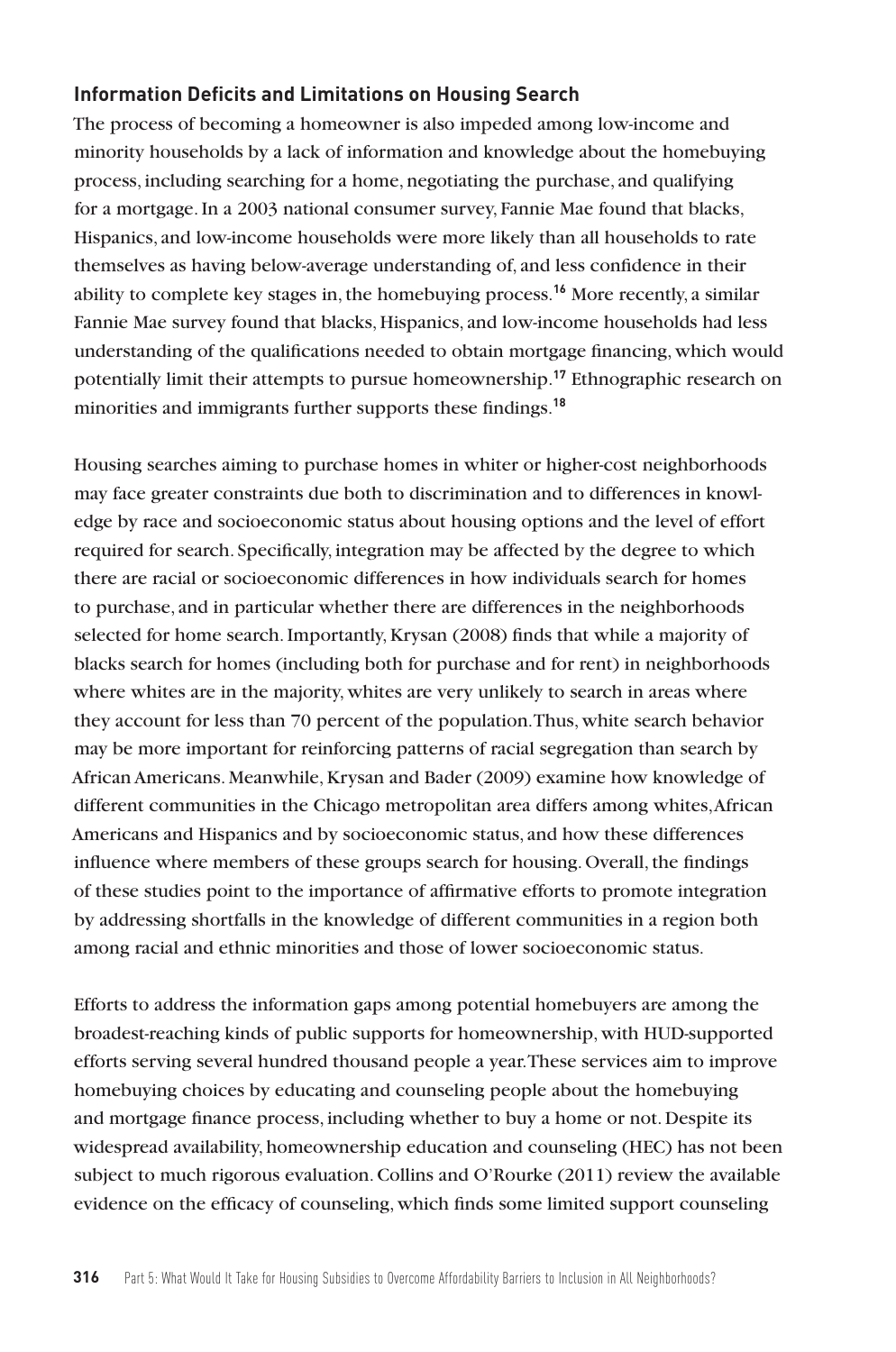contributes to lower default rates. However, there is no available evidence about whether HEC has any effect on the attainment of homeownership.

In terms of the spatial implications of HEC, while standard curricula provide information about the housing search process, there does not appear to be any emphasis on how prospective buyers ought to select where to search for a home. Many of the organizations offering HEC are community-based organizations in lower-income communities and so may have a tendency to support home purchases in their service areas. Thus, while HEC may present an opportunity to help inform homebuyers about a broader range of communities in which to search, HEC efforts to date have not focused on this goal and so have probably had more limited integrative effects than they could.

# **OBSERVATIONS ON EXISTING EFFORTS TO SUPPORT HOMEOWNERSHIP AND THEIR CONTRIBUTION TO INTEGRATION**

In considering the range of existing policies that provide support for homeownership, a few broad conclusions can be drawn. First, the principal barrier to homeownership for low- and moderate-income households is a lack of savings to meet downpayment and closing cost requirements. For that reason, policies that promote savings or provide upfront subsidies will have the greatest impact in bringing homeownership within reach. Expanding access to conventional mortgage financing also has an important role to play by directly addressing affordability concerns and also because of the association of subprime lending with higher degrees of segregation, particularly among African-Americans.

But in order for an expansion of homeownership to contribute to socioeconomic and racial/ethnic integration, prospective homebuyers have to be able to afford homes in higher-cost neighborhoods. To expand residential opportunities, the degree of financial support provided has to both be significant enough to open up the doors to these communities and well-targeted to lower-income households so as to increase the relative purchasing power of this group. A second broad conclusion is that beyond financial subsidies, there is also a need to better inform minority and low-income households about the homebuying process and specifically to expand the range of communities included in the housing search process by whites and minorities alike to create the possibility of more integrative moves.

A third broad conclusion is that while for the most part homeownership policies have not been constructed with an explicit focus on their impact on residential integration, there is no doubt that various homeownership supports have made a significant contribution to segregation over time, and so whether intended or not these policies often have a spatial dimension.**19** Certainly, further research is needed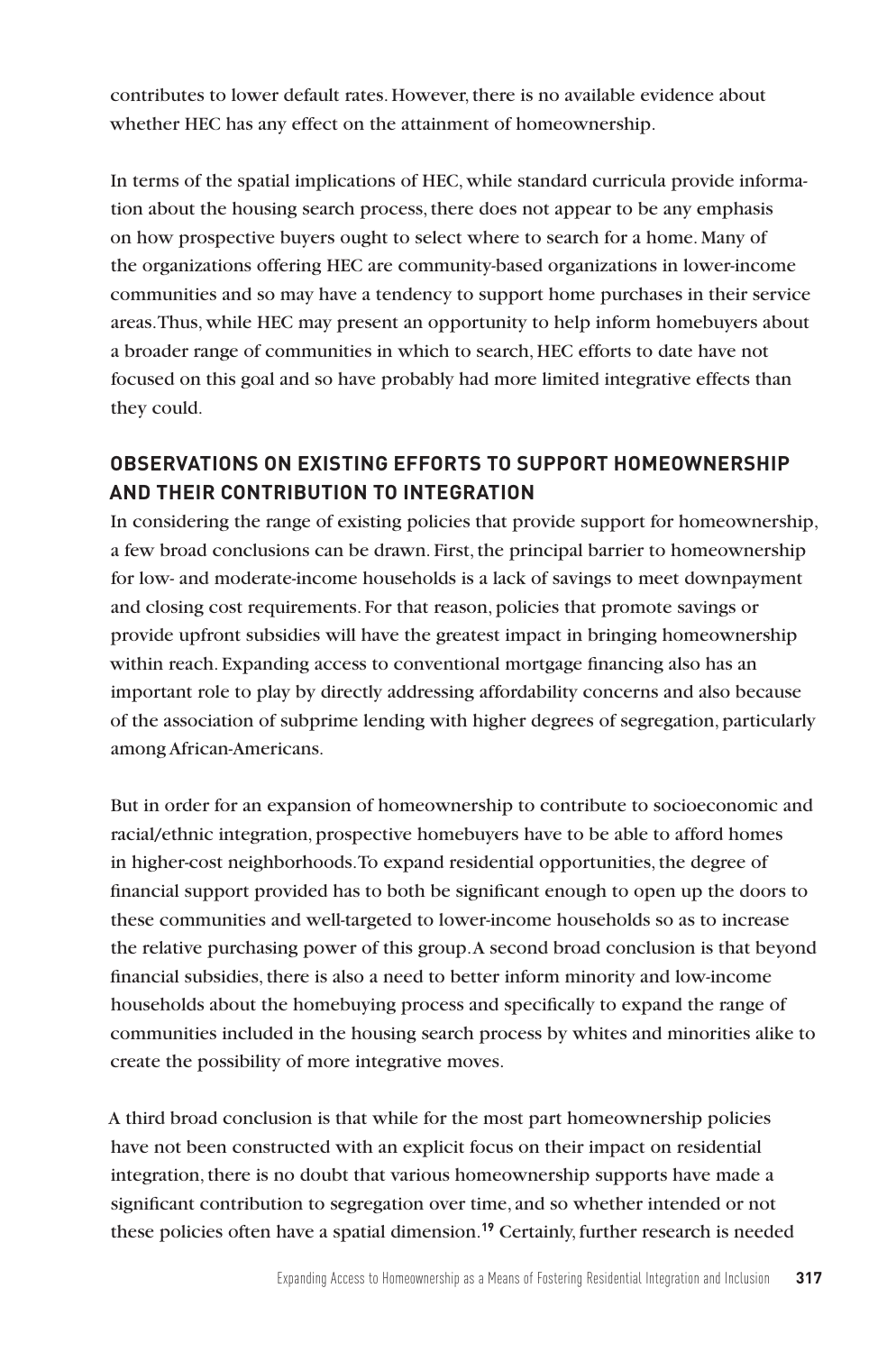to better understand the effects of homeownership supports on socioeconomic and racial/ethnic integration. But this history points to the importance of understanding the spatial implications of homeownership supports and tailoring them to encourage integration and not reinforce existing patterns of segregation.

Indeed, given what is known, there are clear opportunities to tailor housing policies to be more likely to foster integration by increasing the relative purchasing power of lower-income households, by addressing information deficits that may constrain the search process of low-income and minority homebuyers, and by assuring access to safe and fairly priced mortgage products. The next section presents our recommendations in each of these areas.

# **WHAT WILL IT TAKE FOR HOMEOWNERSHIP POLICY TO MOVE THE NEEDLE ON INTEGRATION?**

There are two critical considerations in framing homeownership policy options that could move the needle on residential integration: first, whether the policy would affect a large enough number of households to make a difference in residential patterns across the country; and second, whether the policy is fiscally feasible given the current political environment (meaning, the policy cannot require a large increase in public spending). Of course, there is also the question of whether, fiscal questions aside, the policy is otherwise likely to gain enough political support to be enacted. While difficult to handicap, the ideas presented below have been developed with an eye toward having at least the potential for bipartisan support.

The policy options outlined below are not new ideas, though in this paper they are newly filtered through the lens of how they would be expected to contribute to racial and economic integration. While not all of the policies have an explicit spatial dimension, to the extent that they increase the purchasing power of low- and moderate-income households relative to higher-income households, they arguably have the potential to foster integration by opening up a broader range of communities to lower-income buyers.

There are four categories of policies proposed below: changes in federal income tax policy related to the mortgage interest deduction and savings; increased support for housing counseling; broad policy considerations in maintaining or modifying duty-to-serve obligations affecting mortgage lending; and recommendations for better targeting and potentially expanding funding for downpayment assistance.

## **Potential Reforms to Federal Tax Policy**

With the passage of the Tax Cuts and Jobs Act of 2017 (TCJA), the near-term opportunity for reform of tax policy may have passed, but to the extent that the opportunity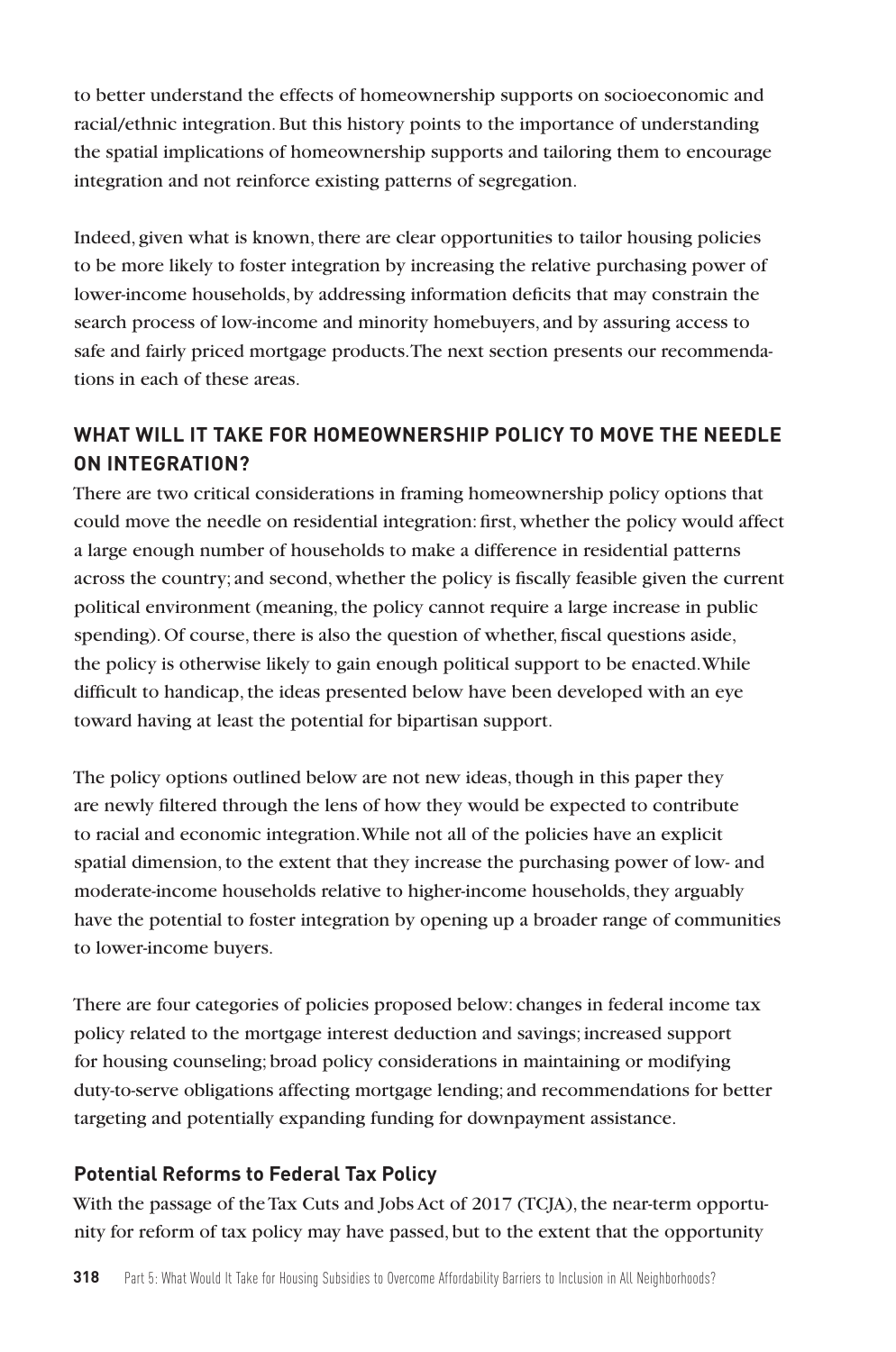for changes to the tax code may arise again, there are a number of changes that should be considered that would better support homeownership among low- and moderateincome households. Given its high cost and lack of impact on homeownership rates, particularly among low- and moderate-income households, the MID has been the subject of numerous proposals for reform from both the political right and left.**<sup>20</sup>** While the TCJA did not eliminate the MID, it did limit its value by reducing the limit on the size of mortgages eligible for the deduction from \$1 million to \$750,000, by doubling the size of the standard deduction (thus reducing the incentive to itemize), and by capping the deductibility of state and local taxes (again, reducing the likelihood that taxpayers will claim the MID).

Past proposed reforms of the MID fall into two broad categories: those that would modify the way in which mortgage interest payments are treated and those that would, to avoid encouraging the use of debt, replace the MID with a one-time tax credit tied to home purchase and not to mortgage interest payments.**21** Most reforms to the treatment of interest payments would convert the deduction into a credit so that the value to the homeowner is not a function of marginal tax rate. In fact, adopting a credit for mortgage interest payments would mitigate the effect of the TCJA since the ability to claim the credit would not depend on whether taxpayers itemize their deductions. These credits could be made refundable in order to reach households with limited federal tax obligations or, to limit the fiscal impact, could be used only to offset actual taxes owed. These various proposals establish a share of interest payments that would be eligible for the credit (typically around 15 percent) up to a specified cap (either a fixed national limit or a limit linked to area house prices). The tax credit could also be subject to a phase-out at higher income levels to reduce the cost to the federal government and to target the benefits at those most likely to have their decision to own hinge on this benefit, although these goals may also be achieved by simply capping the amount of tax credit.

The use of a tax credit (rather than a deduction) subject to a cap and limited to primary residences results in much greater targeting of these tax benefits to low- and moderate-income households and thus has much greater potential to actually increase homeownership rates. Green and Vandell (1999) simulate this type of change and estimate that the impact on homeownership rates among low-income and minority households would be substantial, on the order of 6–10 percentage points.

Other proposals call for creating a tax credit that would be claimed upon purchase of a home rather than an annual credit linked to mortgage interest payments in order to avoid encouraging the use of debt. These relatively large, one-time credits are typically targeted at first-time homebuyers, although some proposals include all home purchasers. Limiting the credit to first-time buyers and to just the year of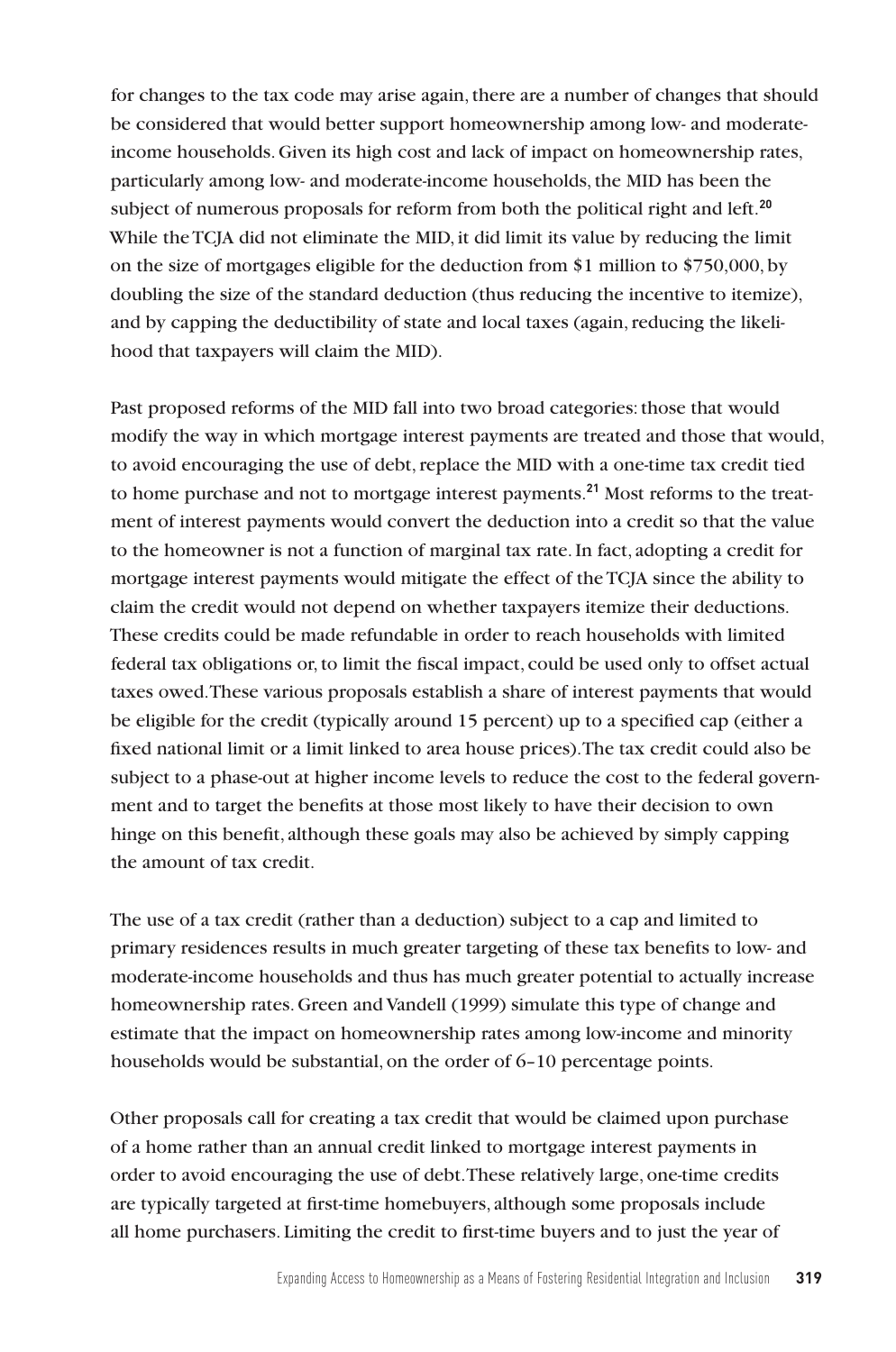purchase would greatly reduce the foregone tax revenues and would focus the credit on addressing the downpayment constraint that is the principal financial obstacle to homeownership. Gale, Gruber, and Stephens-Davidowitz (2007) propose these types of credits, with estimates that refundable credits of \$3,000 for single filers and \$6,000 for married filers could be offered at a cost to the federal government of about \$16 billion. Harris, Steuerle, and Eng (2013) propose much larger credits of \$12,000 for single filers and \$18,000 for married filers. They do not provide explicit costs of such credits, but they would obviously cost on the order of 3–4 times the smaller proposal, or perhaps more if more households are able to attain homeownership as a result. Credits of this magnitude would obviously have a much greater impact on the price of homes that would be within reach of homebuyers and so have a potentially larger integrative effect.**<sup>22</sup>**

If the goal of changing the tax code is to better target tax expenditures to increase homeownership for low- and moderate-income households, a large, upfront credit for first-time buyers would arguably be most effective as this would directly address the principal barrier to owning and bring a broader range of communities within financial reach. This type of credit would have the additional benefit of not being tied to the amount of debt taken on and so would not encourage borrowing. But if other fiscal or political considerations make such a switch unlikely, a refundable credit for interest payments that is capped and phased out at higher income levels would allow for larger benefits directed to households who are on the cusp of being able to afford a home.

Of course, any reform of the MID would have to be thoughtfully phased in over time to avoid disruptions to the housing markets in places where it has inflated home prices. Rappaport (2016) estimates that removing the MID would lower prices by an average of 5 percent across 269 metropolitan areas, ranging from a low of 1 percent to a high of 9 percent. This range is not dissimilar from earlier estimates by Capozza, Green, and Hendershott (1996) that gave a range of declines from 2 to 13 percent across 63 market areas. However, with the recent changes introduced by the TCJA, the share of tax filers itemizing their deductions will decline sharply, in effect eliminating the MID in most areas of the country. As a result, any impact on house prices of changing the MID will already have taken effect and so the potential for further impacts on housing prices from changes in the tax code will be limited.

One concern with offering substantial tax credits to enable home purchase is that households' inability to save for a downpayment and closing costs may be a sign of lack of financial readiness for the demands of homeownership. For these reasons, another avenue to support homeownership which should be adopted are subsidies to encourage savings to buy a home. Saving incentives would achieve multiple goals,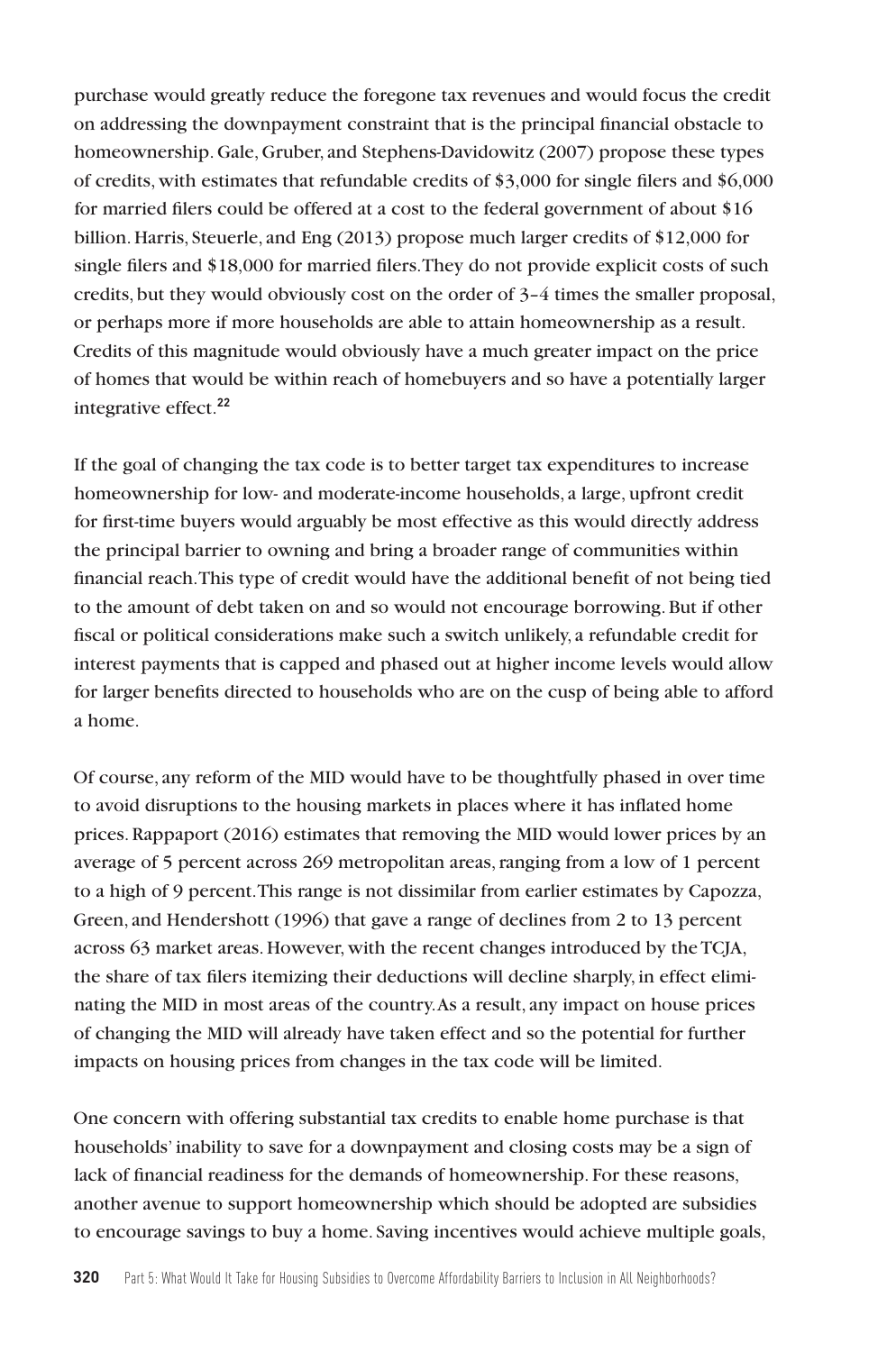including encouraging thrift, fostering improved budgeting skills, and drawing on more of the homebuyer's own savings to build up a downpayment.**<sup>23</sup>** Enhancing personal savings would also expand the purchasing power of low- and moderateincome households and so further integrative goals.

Modifications to existing tax incentives for retirement savings could better encourage savings and provide a simple and efficient means for delivering subsidies to homebuyers, potentially without any increase in federal tax expenditures. The Joint Committee on Taxation estimates that in 2016 the value of expenditures for defined contribution plans and individual retirement accounts (IRAs) amounted to \$113 billion. As with the MID, these benefits currently largely accrue to higher-income households in part because they are based on the marginal tax rate of the filer since the benefit accrues from shielding the income saved from taxation.**24** Restructuring the availability and distribution of tax benefits for qualified savings would have the potential to reach millions of households and potentially have a significant impact on homeownership opportunities.

One model for reforming savings incentives is the Universal Savers Credit (USC) proposed by the Center for American Progress.**<sup>25</sup>** The USC would provide for a refundable tax credit for contributions to qualified savings plans. The credit could be subject to a cap and also scaled by income to reduce the level of expenditure and make the benefit more progressive. CAP estimates that a 30-percent credit for qualified savings with annual caps similar to current limits on retirement savings could be revenue-neutral relative to current expenditures but would be much better targeted to low- and moderate-income filers. Under this approach, savers would essentially be given a 30-cent match for each dollar saved up to the cap. As with current tax benefits, the credit would apply to savings in 401k and 403b accounts as well as IRAs but would also apply to new accounts that can be expressly used for purposes other than retirement savings, including buying a home, educational expenses, or health care costs. The new accounts could also be rolled over into qualified retirement accounts if the saver decides to not pursue these other goals.**<sup>26</sup>** Such a credit would also have the virtue of promoting savings among lower-income households for purposes other than homeownership.

A package of changes that create a modest-sized first-time buyer credit coupled with an incentive for household savings might offer the most effective means of enabling homeownership and greatly expanding the purchasing power of low- and moderateincome households. Limiting the size of the first-time buyer credit would result in less revenue spent on those who would buy a home in the absence of a credit, while those who need additional cash to afford a home would be induced to acquire it over time through savings, helping to ensure that buyers are better prepared for homeownership.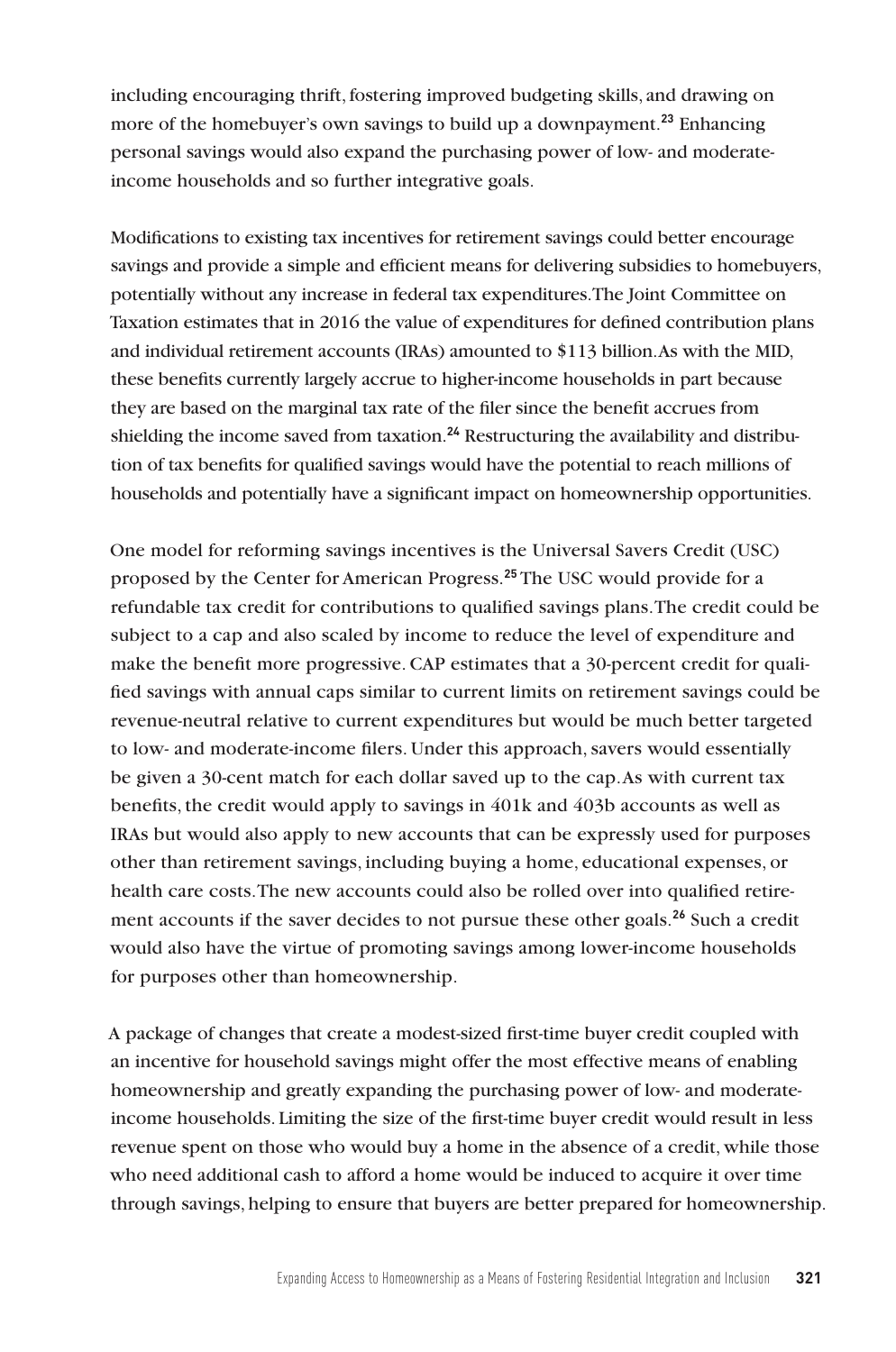## **Expand Support for Housing Education and Counseling**

A substantial expansion of the availability of homeownership education and counseling (HEC) also has the potential to reach a significant number of households at a reasonable cost. While there is not yet convincing evidence that pre-purchase HEC increases homeownership rates, given survey findings that lower-income and minority households in particular lack accurate information about mortgage products and mortgage qualifications, there is also a compelling case that HEC could address a potentially important barrier to homeownership for these groups. In recognition of this value, the Bipartisan Policy Center (BPC) Housing Commission included an expansion of federal support for HEC among its recommendations to support homeownership.**<sup>27</sup>**

More broadly available HEC would potentially contribute to greater integration by increasing homeownership opportunities among racial and ethnic minorities and low- and moderate-income households more generally. However, as discussed above, to date HEC programs have not been designed with the explicit goal of supporting prointegrative moves. Thus, in addition to expanding HEC availability, there is also a need to develop and test approaches to enhance HEC's ability to overcome geographical blind spots that may impede moves that would foster integration.**<sup>28</sup>** These pilots could explore the development of HEC curriculum and tools to help broaden homebuyers' knowledge of metropolitan regions where they are seeking to buy and help identify communities that would provide appealing opportunities to live but might not otherwise be on a homeseeker's search list.

As noted by the BPC, in order to expand access to high-quality counseling there is a need for investment in the infrastructure of the HEC industry. This infrastructure would include the technology and networks needed to enable clients to receive assistance that is more convenient, tailored to their needs, and at lower cost. This infrastructure would also include public campaigns to raise awareness of the value and availability of HEC. An expansion of counseling would also need to come with safeguards to ensure the consistency and quality of the services delivered.

In order to achieve these goals, a steady and reliable source of funding is needed to support investments in technology, delivery systems, outreach, and service provision. HUD has long been the principal source of funding for housing counseling, providing \$42 million in funding in the most recent fiscal year.**<sup>29</sup>** While one option would be to expand the amount of funding raised though Congressional appropriations, in the current environment an increase in direct appropriations may be difficult. Another funding source that has been proposed is to require that a small portion of the mortgage servicing fee (perhaps 1–3 basis points) collected by loan servicers be directed to a government-controlled fund to support housing counseling.**<sup>30</sup>** Since the value of housing counseling is realized by both borrowers and the mortgage industry,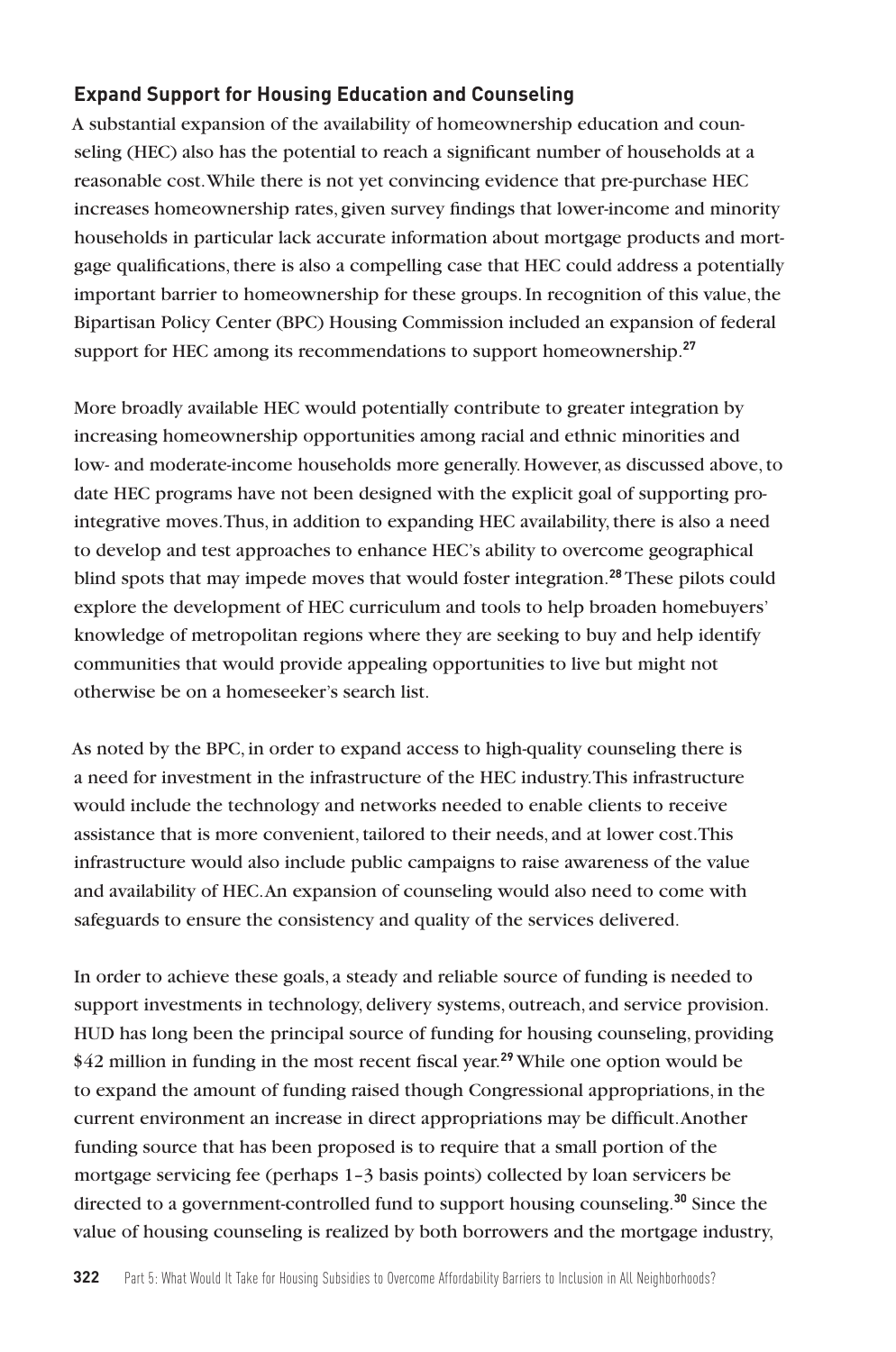there is a clear logic for tying the funding to mortgage payments. The revenue raised by such a fee could be distributed via a competitive grant process, much as current HUD funding is distributed to support direct service provision, but would also include allocations for investment in technology and systems, the development of curriculum and other instructional tools, and organizational operating costs.

## **Maintain an Emphasis on Access to Credit**

Regulatory mandates for the mortgage market to take proactive steps to reach lower-income and minority homebuyers are another critically important means of supporting sustainable homeownership at a significant scale. While there is a lack of evidence that mandates under CRA and the GSE housing goals have increased homeownership, there is a body of research indicating that these rules do improve access to safe and fairly priced mortgage products. Specifically, a number of studies have concluded that CRA is associated with expanded access to credit for lower-income households and neighborhoods and may also increase lending to lower-income and minority borrowers in higher- income neighborhoods. There is less evidence that the GSE housing goals have expanded access to credit, but a more convincing case that the goals have increased the GSEs' market share at the expense of FHA lending. Still, such a substitution of credit source would yield benefits for borrowers in the form of lower costs. Perhaps more importantly, expanding access to lending from conventional sources would also act as a bulwark against the expansion of the high-cost and risky subprime lending that came to dominate many low-income, minority communities during the early 2000s.

Given the role these regulations have played in expanding access to credit, it is important that such duty-to-serve mandates be preserved as part of the regulatory oversight of financial entities engaged in mortgage lending—a particularly salient point with regard to the ongoing debate about GSE reform. Levitin and Ratcliffe (2014) present a compelling case that such duty-to-serve requirements are justified by the public sector's role in backstopping these institutions and are warranted given the existing evidence that these rules have not unduly increased financial risk and have had a positive impact on lending to targeted populations.

But even taking the mandate for duty-to-serve provisions as given leaves open the question of how they can be structured to incentivize lending that supports integrative home purchases and does not unduly concentrate lending to low-income and minority homebuyer in communities where these households are already concentrated. One way to mediate against this unintended consequence would be to avoid goals that include both borrower and neighborhood incomes in a single measure, such as the low-income area goal for the GSEs, which is currently defined (at least in part) based on both the income of the borrower and the income and racial composition of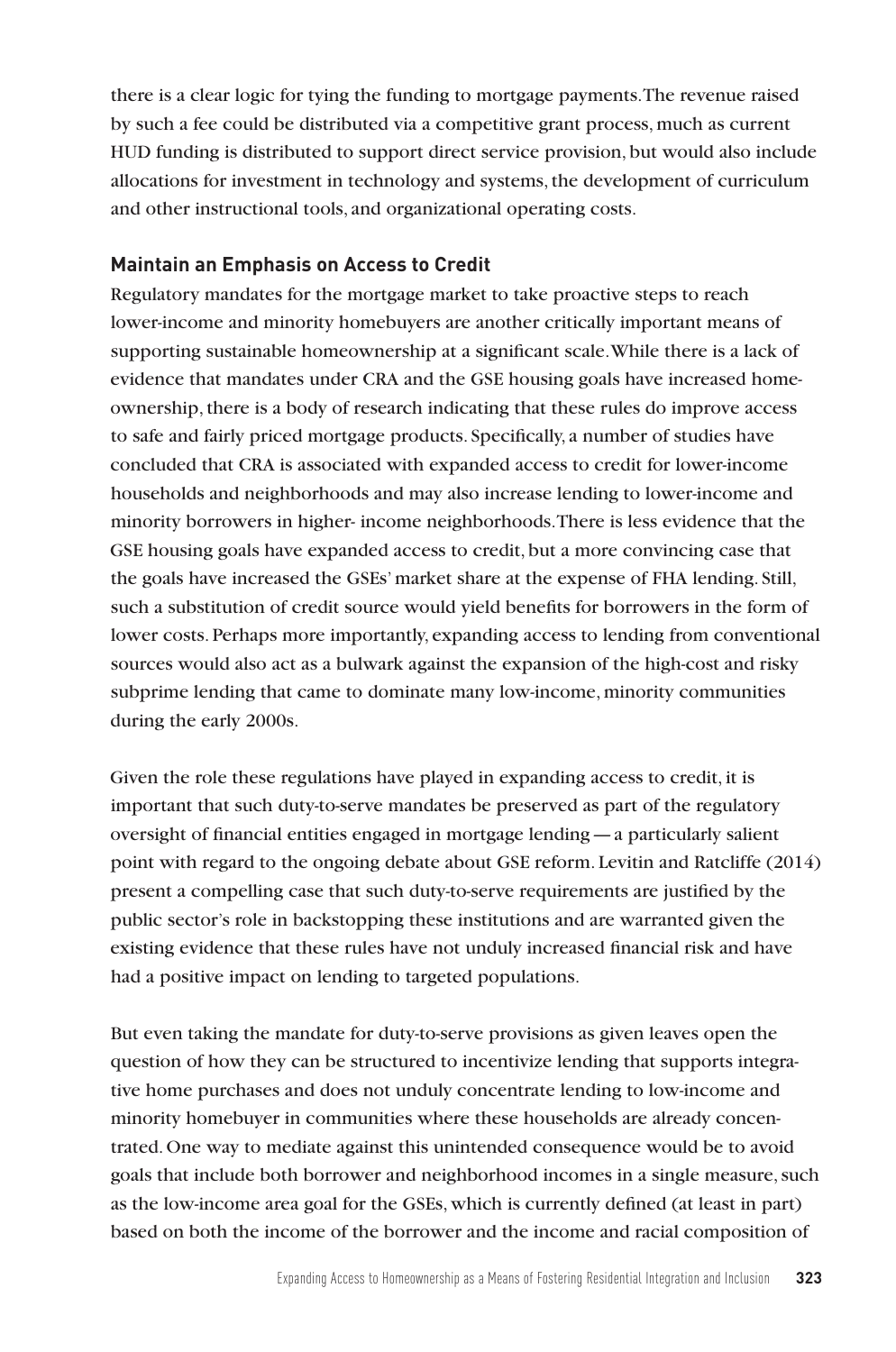the neighborhood. Such goals can have the unintended consequence of encouraging lending to low-income borrowers in low-income and high-minority neighborhoods. Certainly, goals that encourage lending to low-income and minority communities are important to support demand and investment in these communities. But establishing goals that encourage lending to low-income borrowers throughout market areas would better support integrative areas.

A full assessment of reforms of CRA and GSE lending mandates that would better serve the goals of integration is beyond the scope of the present paper. But as opportunities arise for reform, more thought should be given to how the mandates can be used to support lending to lower-income and minority households that expands their range of neighborhood choice. Given the complexity of balancing the goals of expanding lending to specific populations and to neighborhoods traditionally underserved by the finance system, qualitative assessments of efforts by financial institutions to ensure that their loan products and services serve low-income and minority borrowers throughout metropolitan areas may well be more appropriate than quantitative measures of lending activity. CRA has long included such a qualitative review, while recent enacted duties to serve for the GSEs have also adopted this approach.

## **Expand the Stock of Shared Equity Housing**

The most direct way to assure access to homeownership opportunities for lowerincome households in neighborhoods they could not otherwise afford is to provide upfront subsidies to reduce the cost of the housing. However, depending upon the income level targeted and the cost of housing in the area, the subsidy amount required can be large, easily in the tens of thousands of dollars or more in the highest-cost markets. To ensure that public funds used for this purpose work to create a permanent stock of affordable housing in these areas, there should be a strong emphasis on some form of shared equity homeownership rather than on grants or low-cost loans.

The HOME program is one of the most significant sources of downpayment assistance for homebuyers, but given program rules most of this funding does not require affordability periods beyond the 5 to 15 years required by statute. As Lubell (2014) notes, HUD could steer participating jurisdictions to adopt shared equity approaches either by mandating much longer affordability periods for high levels of subsidies, or it could simply encourage greater adoption of this practice by disseminating model shared equity program guidelines.

However, an expansion of shared equity homeownership programs would require a substantial increase in funding for subsidies. Given the current budgetary climate, a significant expansion of HOME funding is unlikely—in fact, further cuts to this program are much more likely. For this reason, shared equity models are unlikely to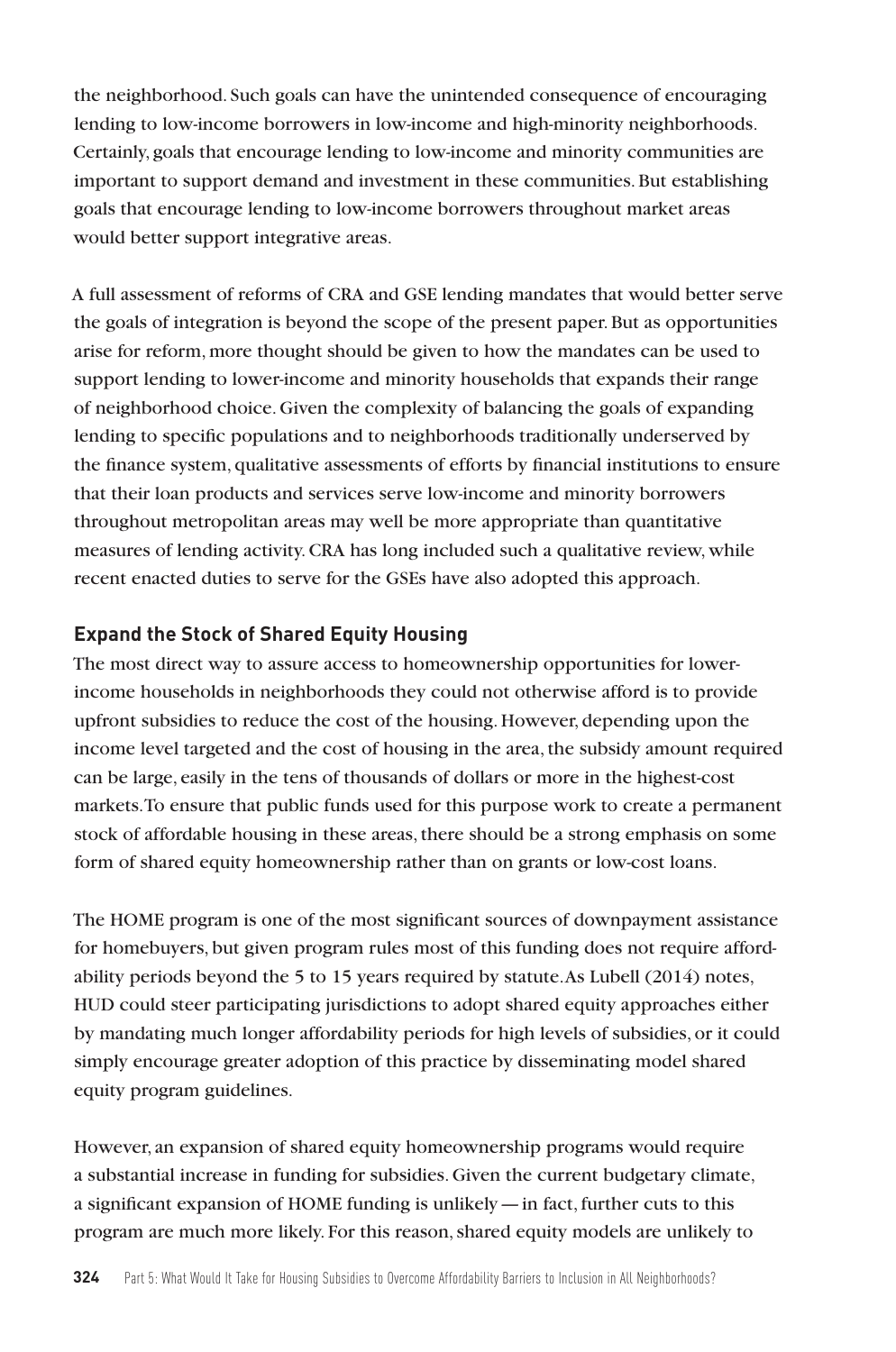be an approach that will move the needle on integration in the foreseeable future. Nonetheless, there is still good reason to seek opportunities to expand the existing stock of these units through whatever federal funding is available and through inclusionary zoning programs that are becoming increasingly common. While these efforts may add units at the rate of only thousands a year and not hundreds of thousands, over an extended period of time they may still accumulate a meaningful number of homes.

However, in addition to a source of funding for subsidies, increasing the scale of shared equity programs will require additional sources of operating funding for stewards of these programs and, given the reluctance of lenders to accept resale provisions in shared equity arrangements, a source of financing for homebuyers. Thus, there are additional roles for policy in helping to create models for sustainable funding of these efforts and a source of mortgage financing.

## **CONCLUDING THOUGHTS**

Any meaningful effort to foster greater socioeconomic and racial/ethnic integration has to consider means of creating entry paths into higher-opportunity communities through homeownership—not only because a significant portion of homes in these areas are owner-occupied but also because homeownership remains an important aspiration of the vast majority of Americans. Expanding opportunities to buy a home would also benefit low- and moderate-income neighborhoods by providing residents with greater protection against rising housing costs, enhancing residential stability for their benefit and the benefit of the community. Homeownership may also promote greater inclusiveness of low-income and minority residents in these communities by putting them on more equal footing with other homeowners in these areas.

Ultimately, the goal of the recommendations presented above is to expand the range of housing choices available to lower-income and minority families and individuals by expanding the financial resources and information at their disposal. The principal avenues recommended for achieving these goals is for changes to federal policies that have broad market implications through the tax code, the provision of widely accessible housing education and counseling, and regulation of mortgage lending. Just as these policies in the past have been instrumental in creating the conditions that produced segregation and urban decline, they are also potentially powerful tools to promote integration and neighborhood stabilization. In today's fiscal climate, reform of these policies is also likely the only way to direct meaningful amounts of financial resources to this issue given the magnitude of existing tax expenditures for homeowners and retirement savers.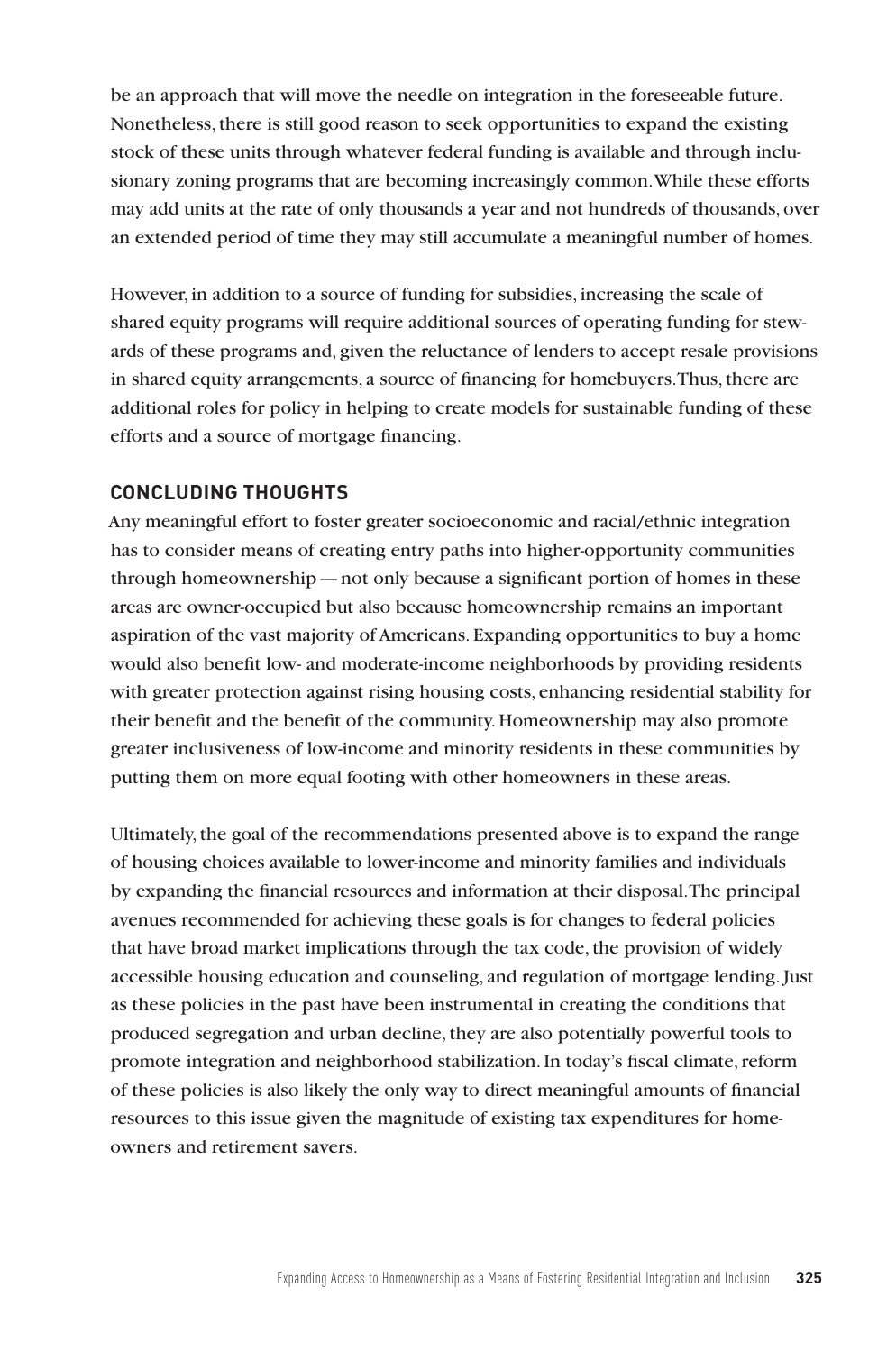#### **Bibliography**

- Bipartisan Policy Center. 2013. *Housing America's Future: New Directions for National Policy.* Report of the Bipartisan Policy Center Housing Commission.
- Bischoff, K., and S.F. Reardon. 2014. "Residential Segregation by Income, 1970– 2009."*Diversity and Disparities: America Enters a New Century*, edited by John Logan, 208–33. New York: Russell Sage Foundation.
- Bostic, R.W., P.S. Calem, and S.M. Wachter. 2005. "Hitting the Wall: Credit as an Impediment to Homeownership." In *Building Assets, Building Credit: Creating Wealth in Low-income Communities*, edited by Nicolas Retsinas and Eric Belsky, 155–172. Washington, D.C.: Brookings Institution Press; Cambridge, MA: Joint Center for Housing Studies of Harvard University.
- Bourassa, S.C., and M. Yin. 2008. "Tax Deductions, Tax Credits and the Homeownership Rate of Young Urban Adults in the United States."*Urban Studies* 45, no. 5–6: 1141–61.
- Breymaier, R., forthcoming. "The Social and Economic Value of Intentional Integration Programs in Oak Park, IL" Cambridge, MA: Joint Center for Housing Studies, Harvard University.
- Calavita, N., and A. Mallach, eds. 2010.*Inclusionary Housing in International Perspective: Affordable Housing, Social Inclusion, and Land Value Recapture.*  Cambridge, MA: Lincoln Institute of Land Policy.
- Capozza, D.R., R.K. Green, and P.H. Hendershott. 1996. "Taxes, Mortgage Borrowing, and Residential Land Prices." In *Economic Effects of Fundamental Tax Reform,* edited by Henry Aaron and William Gale, 171–210. Washington, D.C.: Brookings Institution Press.
- Collins, J.M., and C. O'Rourke. 2011. "Homeownership Education and Counseling: Do We Know What Works?" Washington, D.C.: Mortgage Bankers Association, Research Institute for Housing America.
- Congressional Budget Office. 2016. "The Distribution of Household Income and Federal Taxes 2013." Washington, D.C. June.
- Drew, R.B. and C. E. Herbert, 2011. "Postrecession drivers of preferences for homeownership."*Housing Policy Debate* 23, no. 4, 666–687.

Fannie Mae. 2003. "Fannie Mae National Housing Survey."Washington, D.C.: Fannie Mae.

———. 2015. *What Do Consumers Know About the Mortgage Qualification Criteria?* Washington, D.C.: Economic & Strategic Research Group, Fannie Mae. December.

Fischer, M.J. 2013. "Black and White Homebuyer, Homeowner, and Household Segregation in the United States, 1990–2010." *Social Science Research* 42, no. 6: 1726–36.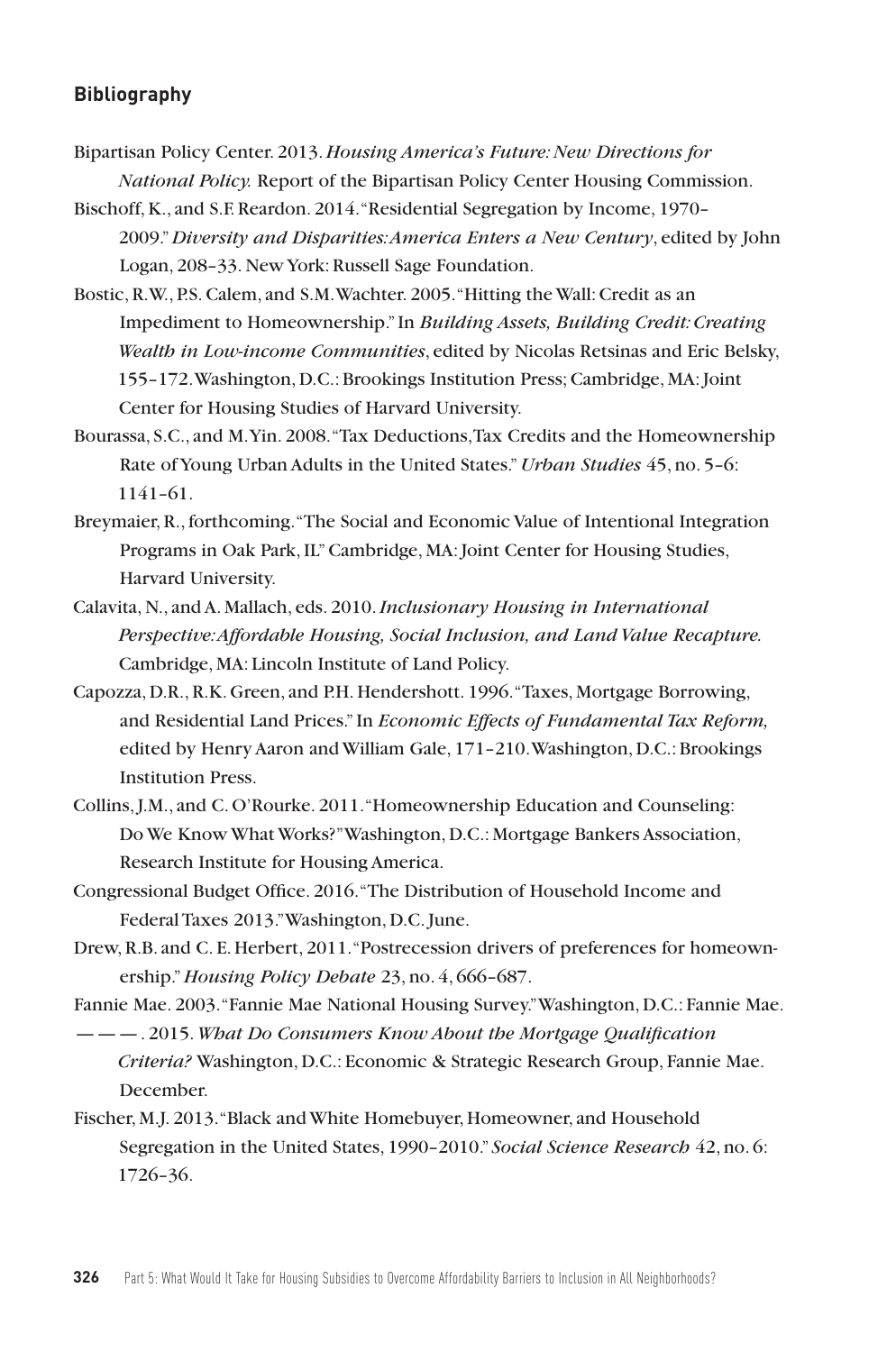- Friedman, S., and G.D. Squires. 2005. "Does the Community Reinvestment Act Help Minorities Access Traditionally Inaccessible Neighborhoods?" *Social Problems* 52, no. 2: 209–31.
- Friedman, S., H.S. Tsao, and C. Chen. 2013. "Housing Tenure and Residential Segregation in Metropolitan America."*Demography* 50, no. 4: 1477–98.
- Gale, W.G., J. Gruber, and S.I. Stephens-Davidowitz. 2007. "Encouraging Homeownership through the Tax Code." *Tax Notes*, June 18: 1171–89.
- Glaeser, E.L., and J.M. Shapiro. 2003. "The Benefits of the Home Mortgage Interest Deduction."*Tax Policy and the Economy* 17: 37–82.
- Green, R.K., and K.D. Vandell. 1999. "Giving Households Credit: How Changes in the US Tax Code Could Promote Homeownership."*Regional Science and Urban Economics* 29, no. 4: 419–44.
- Grinstein-Weiss, M., G.A.N. Chowa, and A.M. Casalotti. 2010. "Individual Development Accounts for Housing Policy: Analysis of Individual and Program Characteristics."*Housing Studies* 25, no. 1: 63–82.
- Grinstein-Weiss, M., M.W. Sherraden, W. Rohe, W.G. Gale, M. Schreiner, and C. Key. 2013. "Long-Term Follow-up of Individual Development Accounts: Evidence from the ADD Experiment." *American Economic Journal: Economic Policy* 5, no. 1: 122–45.
- Harris, B.H., C.E. Steuerle, and A. Eng. 2013. "New Perspectives on Homeownership Tax Incentives."*Tax Notes* 141, no. 12: 1315–32.
- Herbert, C.E., D.R. Haurin, S.S. Rosenthal, and M. Duda. 2005. "Homeownership Gaps among Low-income and Minority Borrowers and Neighborhoods."Washington, D.C.: U.S. Department of Housing and Urban Development. http://www. huduser. org/publications/HOMEOWN/HGapsAmongLInMBnN. html.
- Herbert, C.E., D.T. McCue, and R. Sanchez-Moyano. 2014. "Is Homeownership Still an Effective Means of Building Wealth for Low-income and Minority Households." In *Homeownership Built to Last: Balancing Access, Affordability, and Risk after the Housing Crisis*, edited by Eric Belsky, Christopher Herbert, and Jennifer Molinsky, 50–98. Washington, D.C.: Brookings Institution Press.
- Hilber, C.A., and T.M. Turner. 2014. The Mortgage Interest Deduction and Its Impact on Homeownership Decisions."*Review of Economics and Statistics* 96, no. 4: 618–37.
- Immergluck, D. 2011. *Foreclosed: High-risk Lending, Deregulation, and the Undermining of America's Mortgage Market.* Ithaca, NY: Cornell University Press.
- Jackson, K.T. 1985.*Crabgrass Frontier: The Suburbanization of the United States.* New York: Oxford University Press.
- Jaffee, D., and J.M. Quigley. 2012. "The Future of the Government-Sponsored Enterprises: The Role for Government in the US Mortgage Market. In *Housing*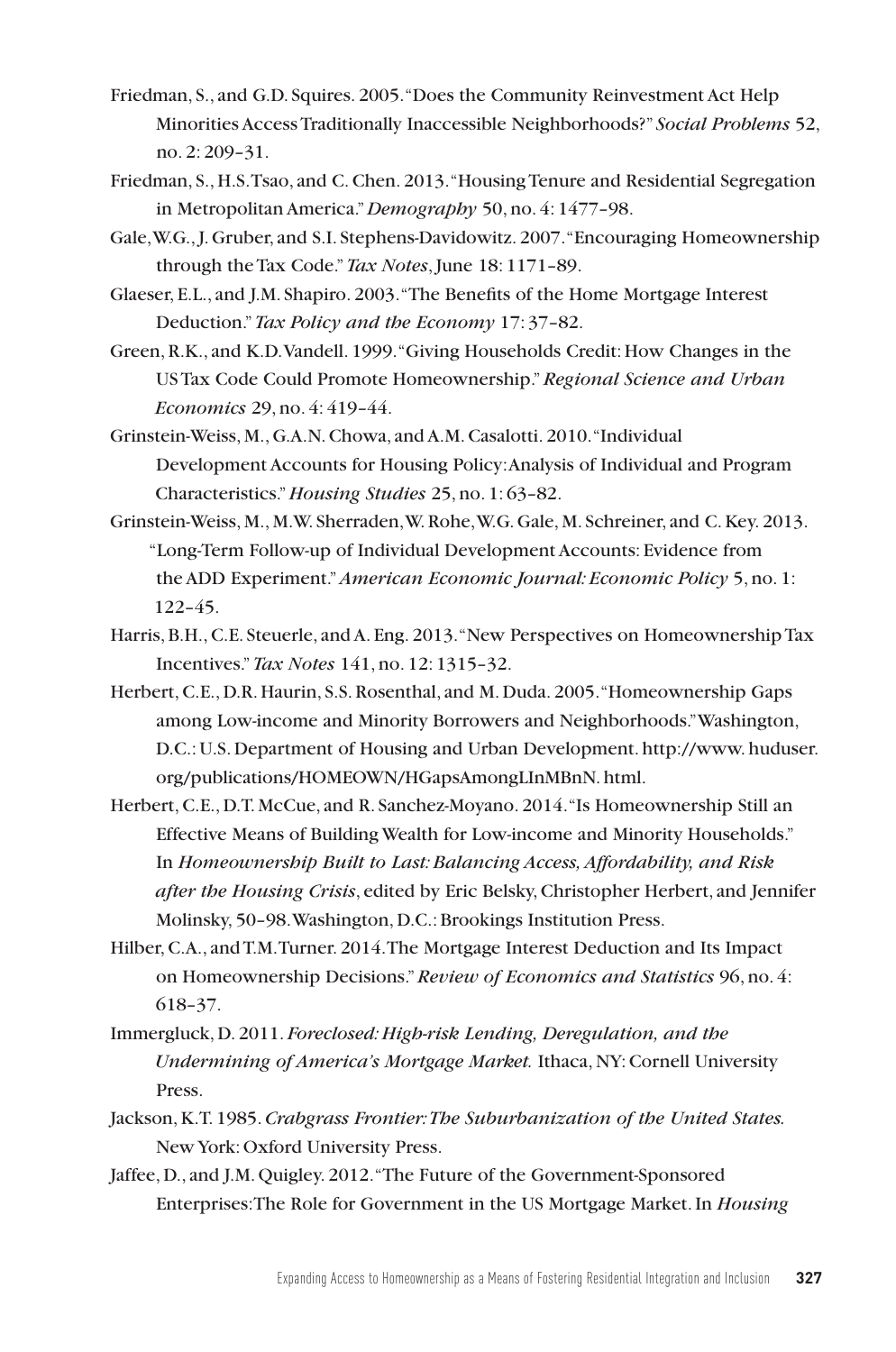*and the Financial Crisis,* edited by Edward Glaeser and Todd Sinai, 361–417. Chicago: University of Chicago Press.

- Joint Center for Housing Studies of Harvard University. 2002. *The 25th Anniversary of the Community Reinvestment Act: Access to Capital in an Evolving Financial Services System.* Cambridge, MA: Joint Center for Housing Studies of Harvard University.
- Joint Committee on Taxation. 2017. "Estimates of Federal Tax Expenditures for the Fiscal Years 2016–2020." Joint Committee on Taxation, the Congress of the United States. January 30.
- Korman, H. 2013. "Furthering Fair Housing, the Housing Finance System, and the Government Sponsored Enterprises." In *Where Credit is Due: Bringing Equity to Credit and Housing After the Market Meltdown*, edited by Christy Rogers and john a. powell, 267–98. Lanham, MD: University Press of America.
- Krysan, M. 2008. "Does Race Matter in the Search for Housing? An Exploratory Study of Search Strategies, Experiences, and Locations." *Social Science Research* 37, no. 2: 581–603.
- Krysan, M., and M.D. Bader. 2009. "Racial Blind Spots: Black-White-Latino Differences in Community Knowledge." *Social Problems* 56, no. 4: 677–701.
- Levin, Ezra. 2014. Upside Down: Homeownership Tax Programs. Center for Enterprise Development.
- Levitin, A.J., and J. Ratcliffe. 2014. "Rethinking Duties to Serve in Housing Finance." In *Homeownership Built to Last: Balancing Access, Affordability, and Risk after the Housing Crisis*, edited by Eric Belsky, Christopher Herbert, and Jennifer Molinsky, 317–50. Washington, D.C.: Brookings Institution Press.
- Listokin, D., E.K. Wyly, B. Schmitt, and I. Voicu. 2001. "The Potential and Limitations of Mortgage Innovation in Fostering Homeownership in the United States."*Housing Policy Debate* 12, no. 3: 465–513.
- Logan, J.R., and B.J. Stults. 2011. "The Persistence of Segregation in the Metropolis: New Findings from the 2010 Census."Census brief prepared for Project US2010.
- Lubell, J. 2014. "Filling the Void Between Homeownership and Rental Housing: A Case for Expanding the Use of Shared Equity Homeownership." In *Homeowners hip Built to Last: Balancing Access, Affordability, and Risk after the Housing Crisis*, edited by Eric Belsky, Christopher Herbert, and Jennifer Molinsky, 203–30. Washington, D.C.: Brookings Institution Press.
- Massey, D.S., and N.A. Denton. 1993.*American Apartheid: Segregation and the Making of the Underclass.* Cambridge, MA: Harvard University Press.
- Mills, G., W.G. Gale, R. Patterson, G.V. Engelhardt, M.D. Eriksen, and E. Apostolov. 2008. "Effects of Individual Development Accounts on Asset Purchases and Saving Behavior: Evidence from a Controlled Experiment." *Journal of Public Economics* 92, no. 5: 1509–30.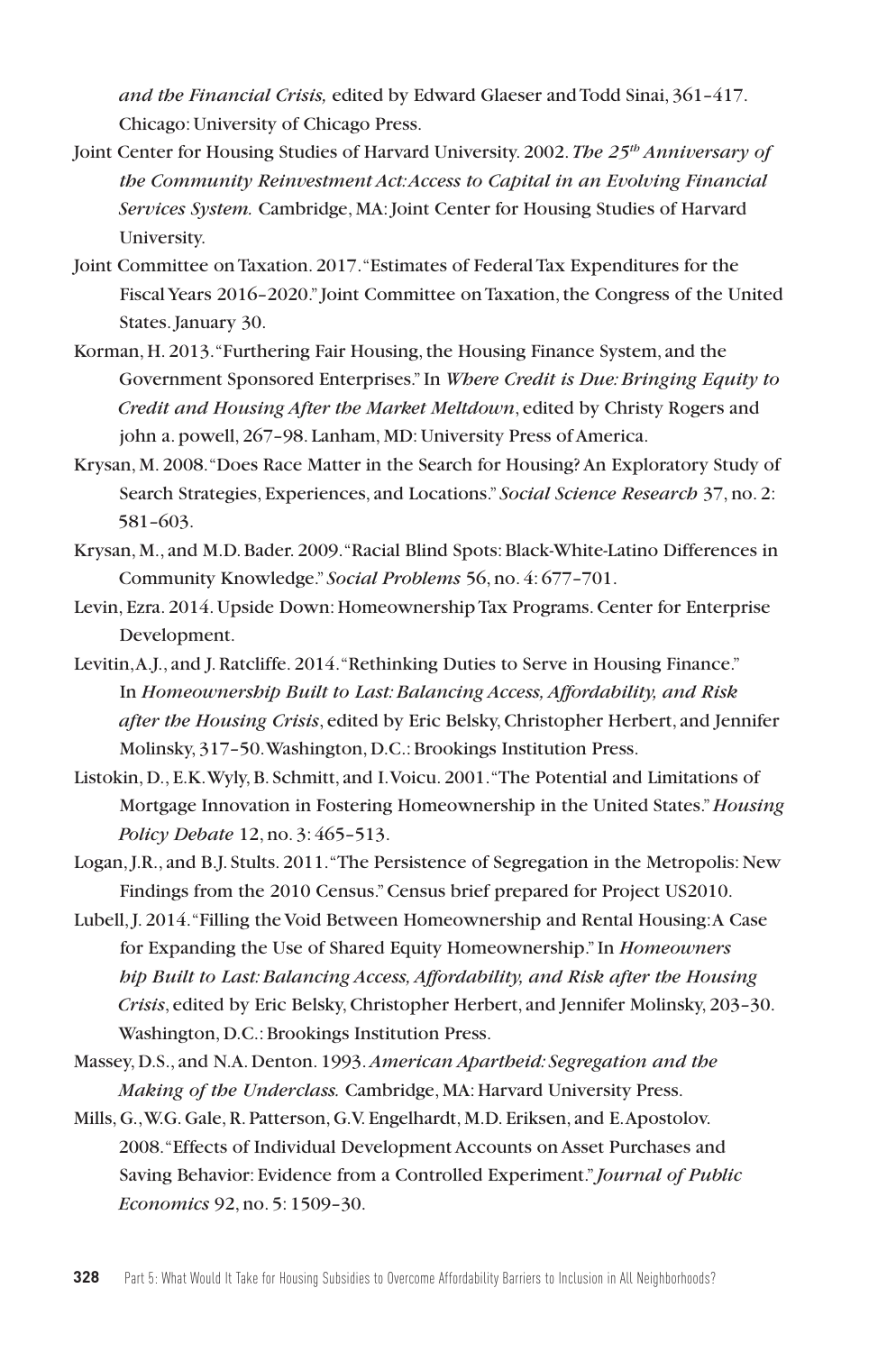- Rappaport, David. 2016. "Do Mortgage Subsidies Help or Hurt Borrowers?" Finance and Economics Discussion Series 2016–081. Washington, D.C.: Board of Governors of the Federal Reserve System.
- Ratner, M.S. 1996. "Many Routes to Homeownership: A Four Site Ethnographic Study of Minority and Immigrant Experiences."*Housing Policy Debate* 7, no. 1: 103–45.
- Reid, C.K. 2014. "To Buy or Not to Buy? Understanding Tenure Preferences and the Decisionmaking Processes of Lower-Income Households." In *Homeownership Built to Last: Balancing Access, Affordability, and Risk after the Housing Crisis,* edited by Eric Belsky, Christopher Herbert, and Jennifer Molinsky, 143–71. Washington, D.C.: Brookings Institution Press.
- Ross, S.L., and J. Yinger. 2002. *The Color of Credit: Mortgage Discrimination, Research Methodology, and Fair-Lending Enforcement.* Cambridge, MA: The MIT Press.
- Schwartz, H.L., L. Ecola, K.J. Leuschner, and A. Kofner. 2012. "Is Inclusionary Zoning Inclusionary? A Guide for Practitioners." Technical Report.RAND Corporation.
- Spencer, G. 2013. "Integrating Housing Counseling into the Residential Marketplace: A Strategic Framework for Bolstering Homeownership, Lowering the Risk to the Housing Finance System, and Creating Sustainable Funding." Working Paper. Washington, D.C.: Homeownership Preservation Foundation.
- Theodos, B., K. Temkin, R. Pitingolo, and D. Emam. 2015. "Homeownership for a New Era: Baseline Report on the Cornerstone Homeownership Innovation Program." Washington, D.C.: The Urban Institute.
- Turnham, J., C. Herbert, S. Nolden, J. Feins, and J. Bonjorni. 2004. "Study of Homebuyer Activity through the HOME Investment Partnerships Program."Washington, D.C.: Department of Housing and Urban Development.

Turner et al 1999

- Turner, M.A., F. Freiberg, E. Godfrey, C. Herbig, D.K. Levy, and R.R. Smith. 2002. *All Other Things Being Equal: A Paired Testing Study of Mortgage Lending Institutions.*  Washington, D.C.: The Urban Institute.
- Weller, C.E., and S. Ungar. 2013. "The Universal Savings Credit." Washington, D.C.: Center for American Progress. July 19.
- Wilson, E., and R.R. Callis. 2013. "Who Could Afford to Buy a Home in 2009? Affordability of Buying a Home in the United States."Current Housing Reports. Washington, DC: US Census Bureau. May.

#### **Endnotes**

- 1 Bischoff and Reardon (2014); Logan and Stults (2011).
- 2 Drew and Herbert (2011).
- 3 Herbert, McCue, and Sanchez-Moyano (2014).
- 4 Wilson and Callis (2013); Listokin et al. (2001).